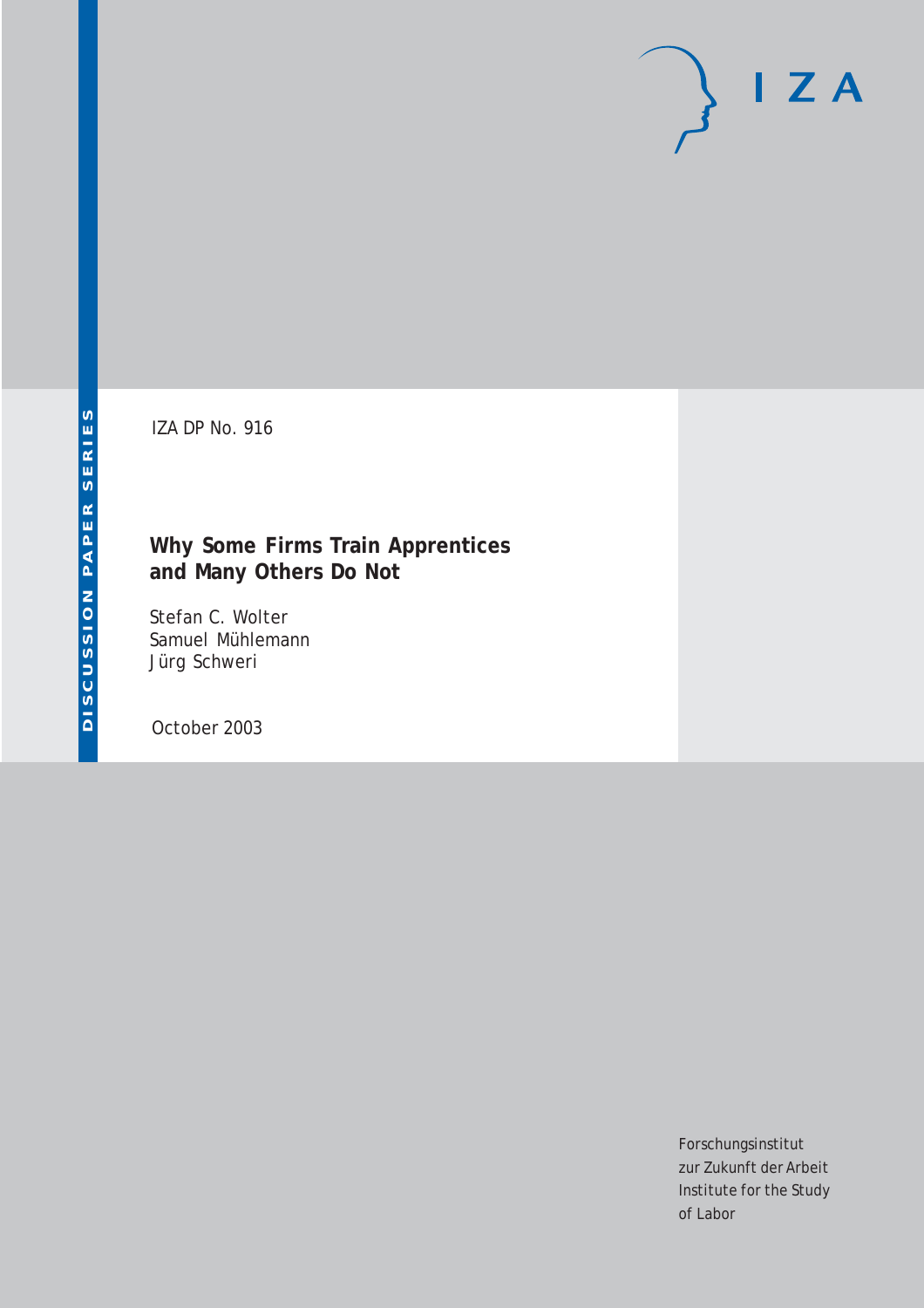# **Why Some Firms Train Apprentices and Many Others Do Not**

## **Stefan C. Wolter**

*Swiss Coordination Centre for Research in Education, University of Berne and IZA Bonn* 

## **Samuel Mühlemann**

*University of Berne* 

## **Jürg Schweri**

*University of Berne*

Discussion Paper No. 916 October 2003

IZA

P.O. Box 7240 D-53072 Bonn Germany

 $Tel + 49-228-3894-0$ Fax: +49-228-3894-210 Email: [iza@iza.org](mailto:iza@iza.org)

This Discussion Paper is issued within the framework of IZA's research area *The Future of Labor.* Any opinions expressed here are those of the author(s) and not those of the institute. Research disseminated by IZA may include views on policy, but the institute itself takes no institutional policy positions.

The Institute for the Study of Labor (IZA) in Bonn is a local and virtual international research center and a place of communication between science, politics and business. IZA is an independent, nonprofit limited liability company (Gesellschaft mit beschränkter Haftung) supported by Deutsche Post World Net. The center is associated with the University of Bonn and offers a stimulating research environment through its research networks, research support, and visitors and doctoral programs. IZA engages in (i) original and internationally competitive research in all fields of labor economics, (ii) development of policy concepts, and (iii) dissemination of research results and concepts to the interested public. The current research program deals with (1) mobility and flexibility of labor, (2) internationalization of labor markets, (3) welfare state and labor market, (4) labor markets in transition countries, (5) the future of labor, (6) evaluation of labor market policies and projects and (7) general labor economics.

IZA Discussion Papers often represent preliminary work and are circulated to encourage discussion. Citation of such a paper should account for its provisional character. A revised version may be available on the IZA website ([www.iza.org](http://www.iza.org/)) or directly from the author.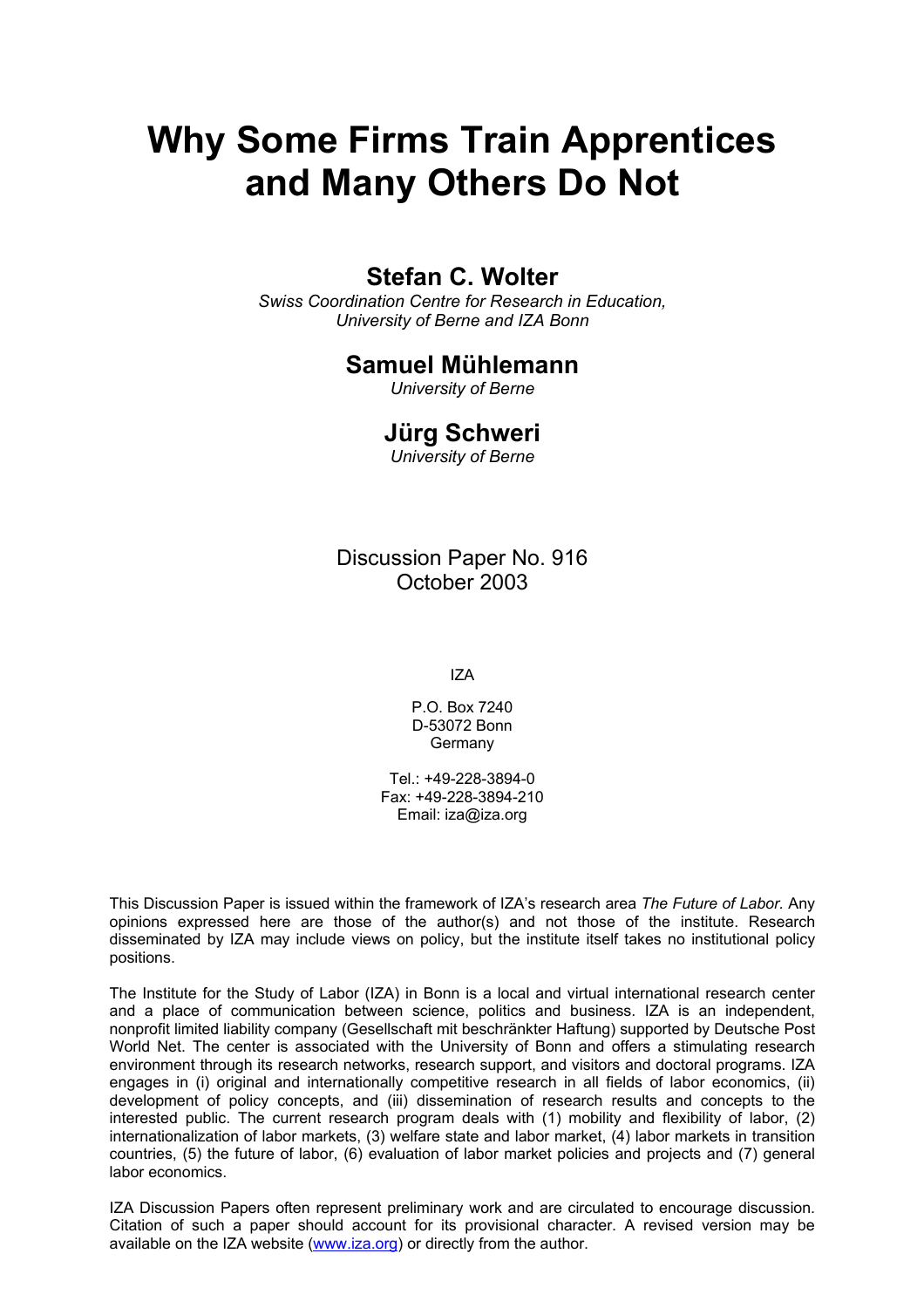IZA Discussion Paper No. 916 October 2003

## **ABSTRACT**

## **Why Some Firms Train Apprentices and Many Others Do Not**[∗](#page-2-0)

The latest study investigating the cost-benefit ratio of apprenticeship training for Swiss companies has shown that most apprentices offset the cost of their training during their apprenticeship on the basis of the productive contribution of the work they perform. Given this outcome, it is worth investigating why so many firms choose not to train apprentices. Maximum likelihood selection models were used to estimate the net cost of training for firms without an apprenticeship programme. The models show, firstly, that non-training firms would incur significantly higher net cost during the apprenticeship period if they would switch to a training policy and secondly, that this less favourable cost-benefit ratio is determined less by cost than by absence of benefit. For the apprenticeship system as such the results indicate, that as long as training regulations and the market situation permit a cost effective training of apprentices, companies do not need specific labour market regulations or institutions to offer training posts. In this respect, the Swiss findings might be of interest for the on-going German discussion about the expected repercussions of a more general labour market deregulation on the apprenticeship training system.

JEL Classification: J24, J31, J44

Keywords: apprenticeship training, firm-sponsored training, cost-benefit analysis

Corresponding author:

 $\overline{a}$ 

Stefan C. Wolter Swiss Coordination Centre for Research in Education Entfelderstrasse 61 5000 Aarau **Switzerland** Email: [stefanwolter@yahoo.de](mailto:stefanwolter@yahoo.de) 

<span id="page-2-0"></span><sup>∗</sup> The study is based on two surveys financed by the Commission for Technology and Innovation (CTI credit 4289.1 BFS and 5630.1 BFS) with the help of the Swiss Federal Statistical Office and carried out in tandem with a similar survey in Germany conducted by the Federal Institute of Vocational Training (Bundesinstitut für Berufsbildung) in Bonn.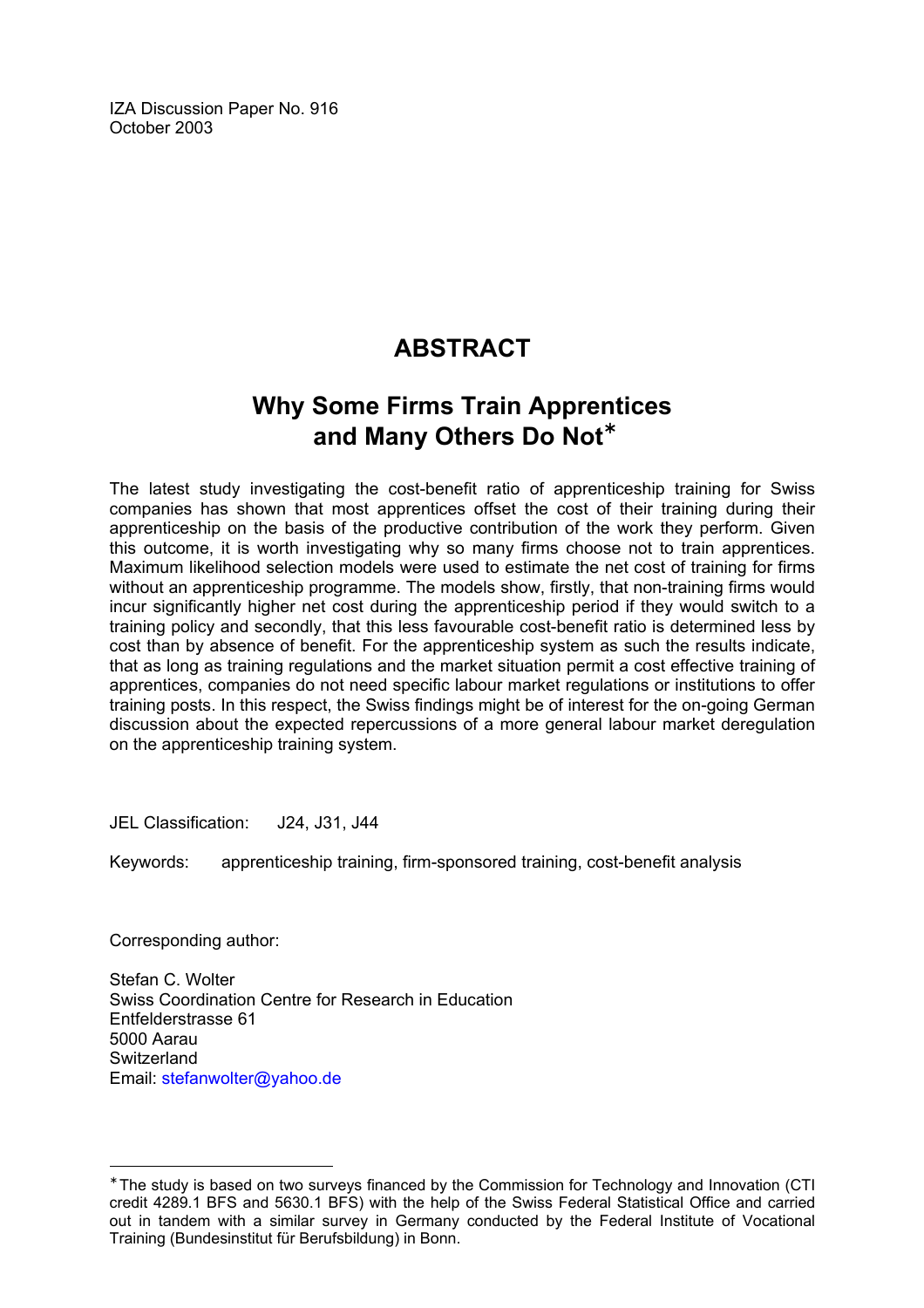#### **Introduction**

Considering the importance of vocational training for post-compulsory education and training (upper secondary level) in many countries, especially in Europe, there is a remarkable paucity of empirical studies investigating the economic determinants of this form of education. At the same time, the cyclical imbalance in apprenticeship supply and demand, and the structural decline in apprenticeships identified in some countries, make it now more important than ever to conduct an in-depth analysis of the reasons why some firms train apprentices while others do not. It is hoped that the studies on which this article is based will contribute to a better understanding of how the vocational training system works.

Studies investigating the factors determining a firm's willingness to train apprentices have always been based on the assumption that profit-maximising companies calculate the likely net cost of training an apprentice and, logically, offer an apprenticeship if the outcome is favourable and do not if the outcome is unfavourable. Past studies of this type lacked access to actual cost-benefit data on apprentice training. The only data on costs and benefits these studies were able to incorporate were certain macro- and mesodata, so-called stylised facts, about the costs (net costs at a later date) of apprenticeship training found in German, Austrian and Swiss studies. These analyses therefore in many cases did not constitute a sound basis for drawing conclusions as to the real factors motivating the companies concerned and determining their decisions.

The purpose of this paper is to present a closer investigation of companies' willingness to provide apprenticeships. A dataset will be used which has two significant benefits for a study with this kind of objective. For one, it is a large, up to date and representative dataset of training firms and provides precise details of the cost and benefit of the apprenticeship system. For another, the study includes a parallel analysis of non-training companies, allowing for the first time a systematic comparison in one dataset of training and non-training companies in terms of the cost-benefit ratio of training apprentices.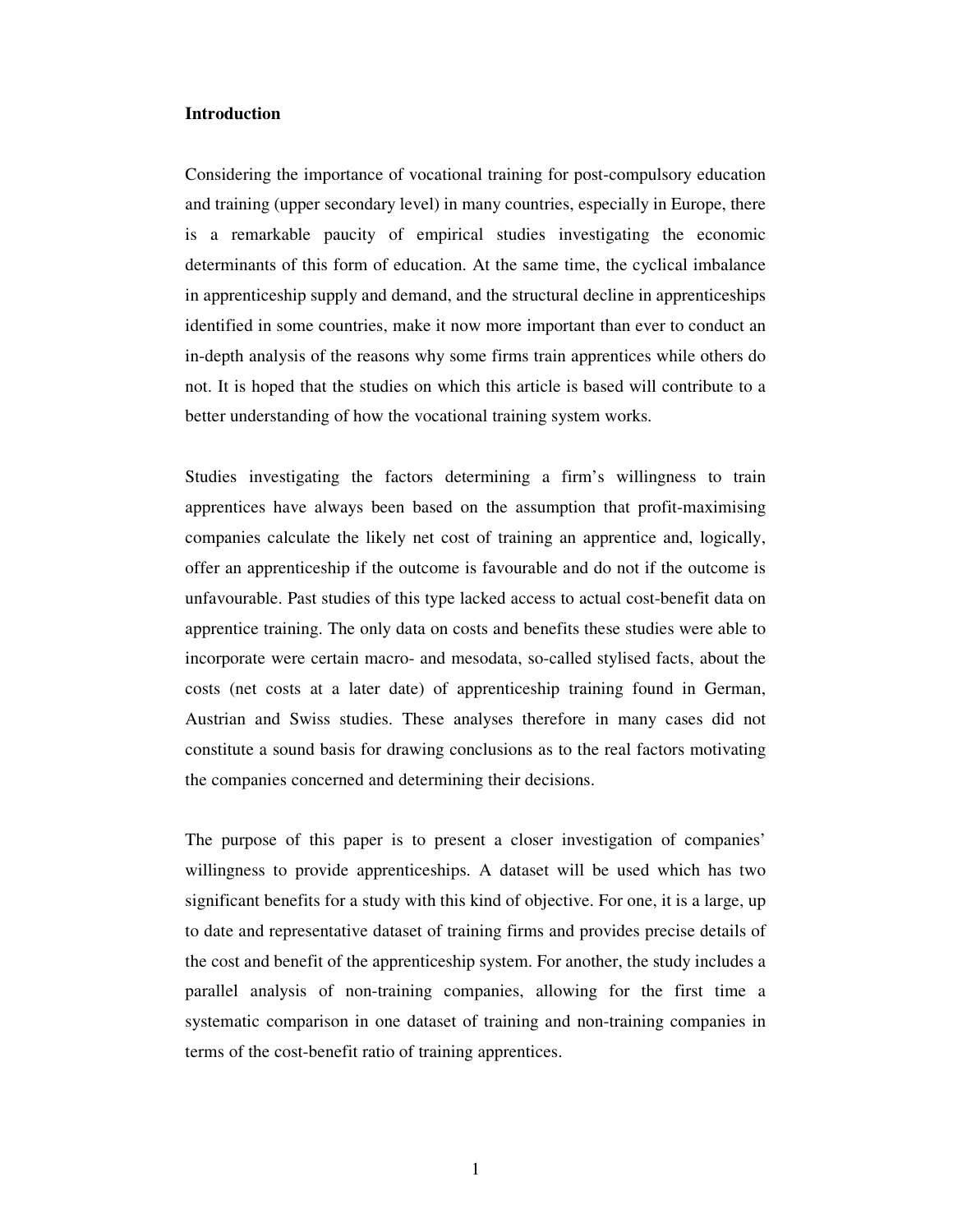The structure of the paper is as follows: The next section provides a brief description of the Swiss vocational training system, which is broadly similar to the German model but presents some particularities. The subsequent section describes the database for this study. The empirical part presents a cost-benefit analysis for firms that train apprentices and then uses selection models to investigate the likely cost-benefit ratios of non-training companies if they were to switch to a training policy. This investigation explores the net cost of training and involves a separate study of the costs and the benefit of implementing a training programme. The final section summarizes the results and comments on the implications of the results for the economy and for educational policy.

#### **Apprenticeship training in Switzerland – some stylised facts**

The apprenticeship system is the route chosen by most Swiss youngsters at upper secondary level. Around 60% of young people who complete their compulsory schooling choose to embark on what is called the dual education system, that is, a training programme combining vocational education at school with training in and work for a company. Almost half of the remaining 40% of young people who complete compulsory education go on to attend grammar school (*Gymnasium*) to prepare them for university and a more academic career. The remainder (just above 20%) opt either for other entirely school-based forms of education or (less than 10% of a cohort of 16-year-olds) pursues no form of post-compulsory education, ranking Switzerland ahead of other OECD countries in terms of the percentage of the over-16 population attending school. Although employers' organisations often issue target salaries for apprentices, the apprentices salary is determined by the employing company and not regulated by law or on the base of multi-sectoral agreements ("*Tarifvertrag*") between trade union confederations and employers'confederations. Vocational training in a dual-education program usually lasts three to four years, and drop-out rates are fairly low, around 5%. A few professions (mostly in the retail sector) still permit an apprenticeship period of just two years. Apprentices graduate with a diploma recognized throughout Switzerland attesting that the apprentice has a professional qualification. After, or during, an apprenticeship, a qualification called a "*Berufsmatur*" (professional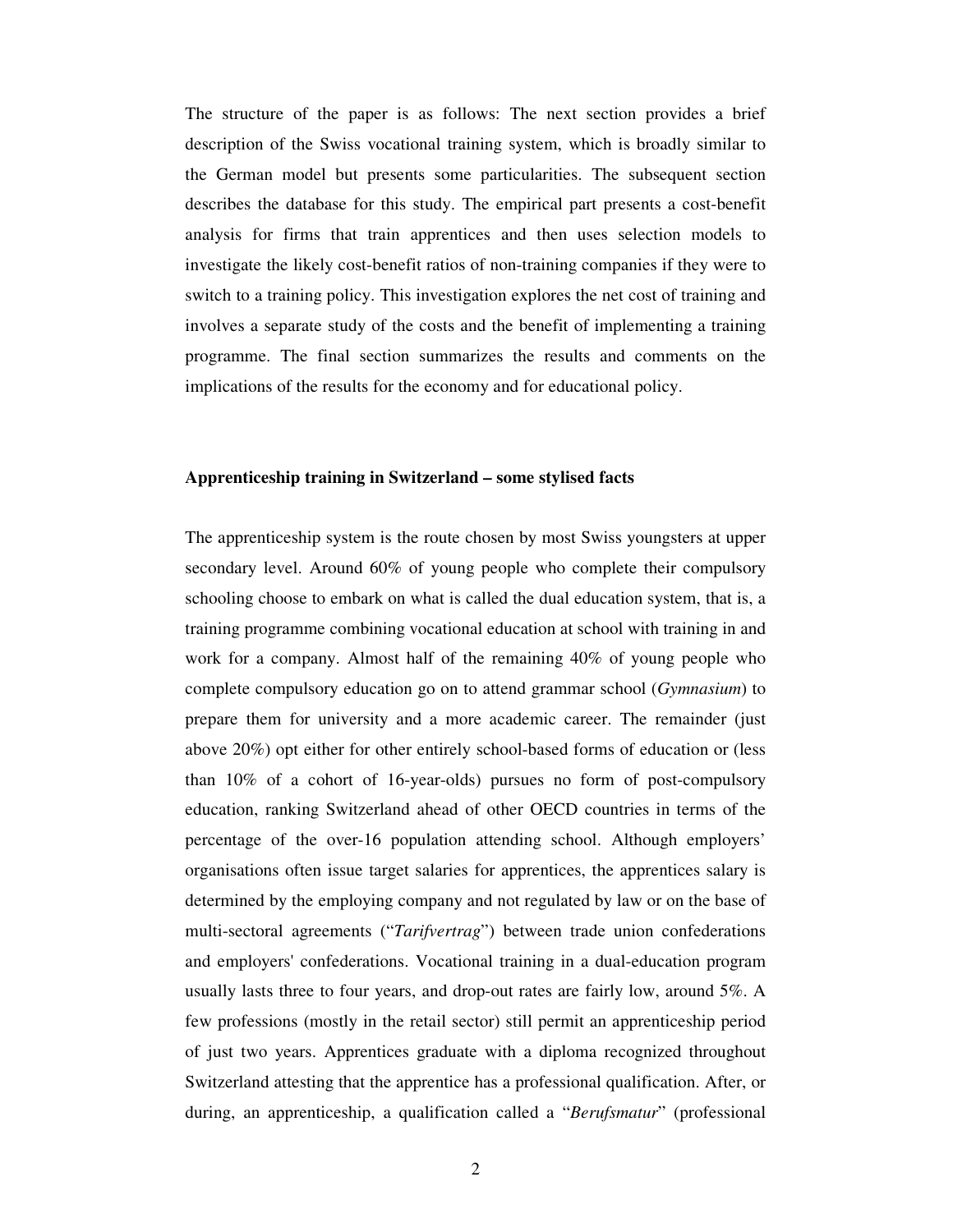baccalaureate) may be acquired which additionally entitles the apprentice to begin third-level studies at a university of applied science. The quality of the training provided in Switzerland, which combines school lessons (1-2 days a week) with on-the-job training in a firm under the supervision of certified staff, is recognized internationally as meeting top standards. 2 International comparisons show that, in terms of scholastic and professional qualifications, Swiss apprentices are more than a match for their upper secondary level peers attending school full-time.

The employment period ends automatically on completion of training. Any extension of the employment period (making the apprentice a fully-fledged employee) must be negotiated in a separate contract. Switzerland differs in this respect from some other countries where apprentices are protected from dismissal for a period of time after completing their training. Mobility is fairly high among young people who complete their apprenticeship, with only 36% still working at their original training site one year on (see Schweri et al. 2003).

The quality of Swiss vocational training and (as the case may be) universities of applied science is evident from the fact that graduate apprentices usually have no problem finding a job (see, for instance, OECD 2000), and the associated returns on education are similar to those for young people attending school full-time (see Weber et al. 2001).

#### **Data**

The data used here is from two surveys conducted in Swiss firms in 2001 by the Centre for Research in Economics of Education at the University of Berne and the Swiss Federal Statistical Office (see Schweri et al. 2003 or Wolter and Schweri 2002). In the first survey, firms that trained apprentices in 2000 completed an extensive questionnaire investigating aspects related to the cost and benefit of training and eliciting information about the training site itself. Large sites with separate departments for dealing with staffing costs and training were given two copies of the questionnaire per site. The questionnaire was largely identical to one

 $2$  Few descriptions of the Swiss vocational education system exist in English. For example, the international review of the vocational education literature by Ryan (1998) does not mention Switzerland. For a qualitative comparison of Swiss vocational education versus the UK, see Bierhoff and Prais (1998).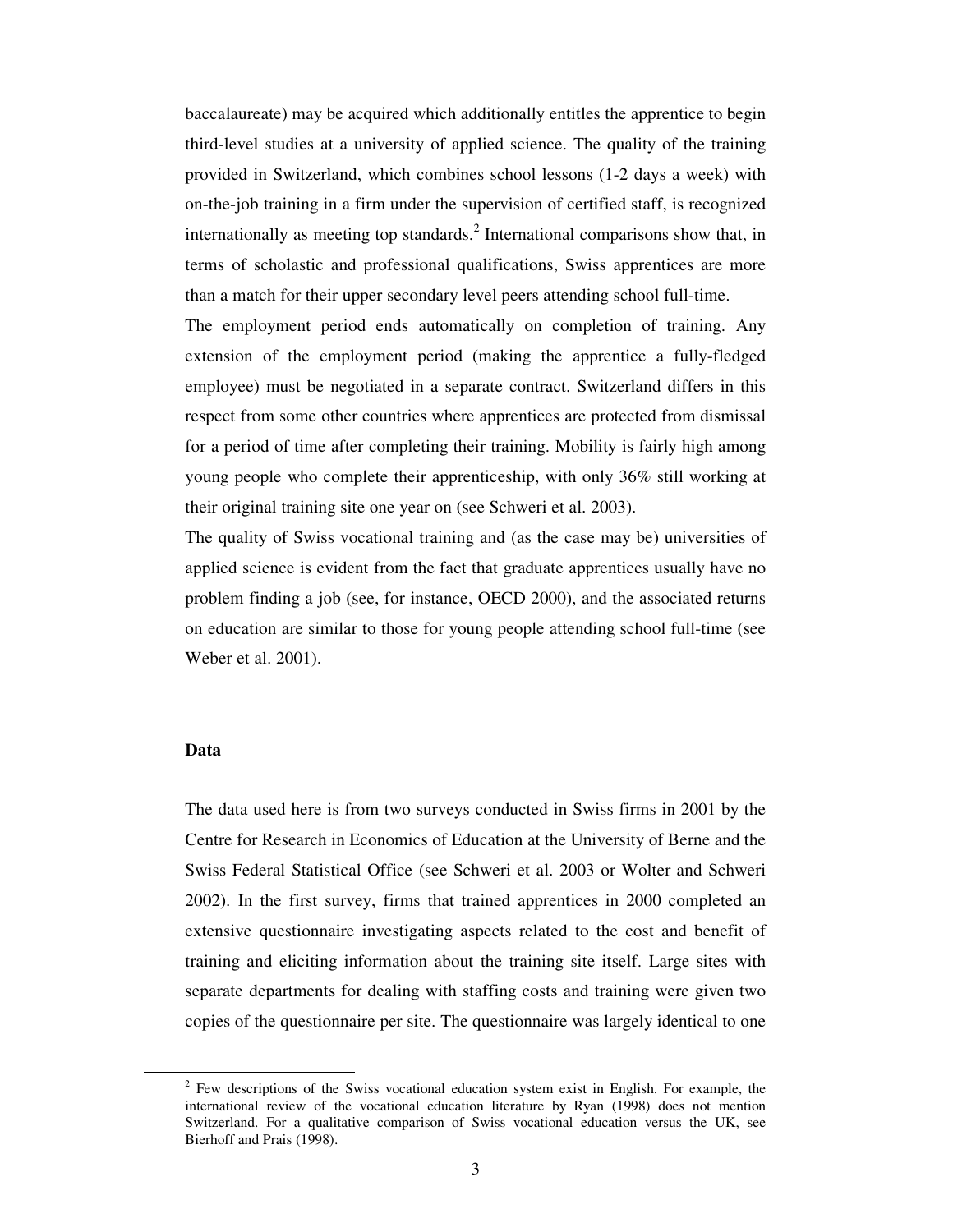conducted in parallel for Germany by the Federal Institute of Vocational Education, Bonn (see Walden and Herget 2002 and Beicht and Walden 2002). The German survey in turn was an update based on improvement and adaptation of existing German studies (see von Bardeleben et al. 1995). The second survey was directed at firms that had not provided training in 2000. The questionnaire was identical to the one for firms providing training except that the questions relating directly to the cost and benefit of training did not apply.

The study differs from a prior Swiss study (see Hanhart and Schulz 1998) in four important respects. Firstly, the study is representative in terms of sampling and weighting.<sup>3</sup> Secondly, both samples (training and non-training firms) represent enough respondents to allow analysis, even of subgroups, with sufficient statistical power. Thirdly, the study was occupation-specific. In other words, firms were asked about the specific occupations trained for and not about apprenticeship training in general.<sup>4</sup> This proved to be a significant advantage, as the results show that the cost-benefit ratio of a training programme has more to do with the particular occupation than with the particular company or sector; hence, nonconsideration of occupation as a criterion is liable to skew the results and introduce bias. Finally, the study also factored in apprenticeship stage. One reason this is so significant is that small firms in particular do not always have young people at all stages of apprenticeship at a given time. A blanket survey for an entire apprenticeship period would hence have neglected fluctuations as regards stage (i.e. year) of apprenticeship. A survey centring on one particular apprenticeship stage (years) that happened to not be represented in the company at the time of questioning would have served to skew the results still further.

The dataset embraces 2,352 training firms and 2,230 non-training firms. 350 of the non-training firms that would not even in theory have been fit to provide

<sup>&</sup>lt;sup>3</sup> Sampling and computation of weightings for projections was done by the Swiss Federal Statistical Office (see Renfer 2002 and Potterat 2003). All estimations in this article are weighted by sampling weights accounting for the stratified sampling.

<sup>4</sup> For companies training apprentices in a number of occupations, a particular occupation was specified. These companies were allowed to reply in respect of several occupations, but were required to fill out separate questionnaires for this purpose. Some large companies did so. Nontraining firms said which occupation they would be most likely to provide training for if they were to start an apprenticeship programme. Non-training firms unable to specify a particular occupation were assigned to the "Other occupations" category.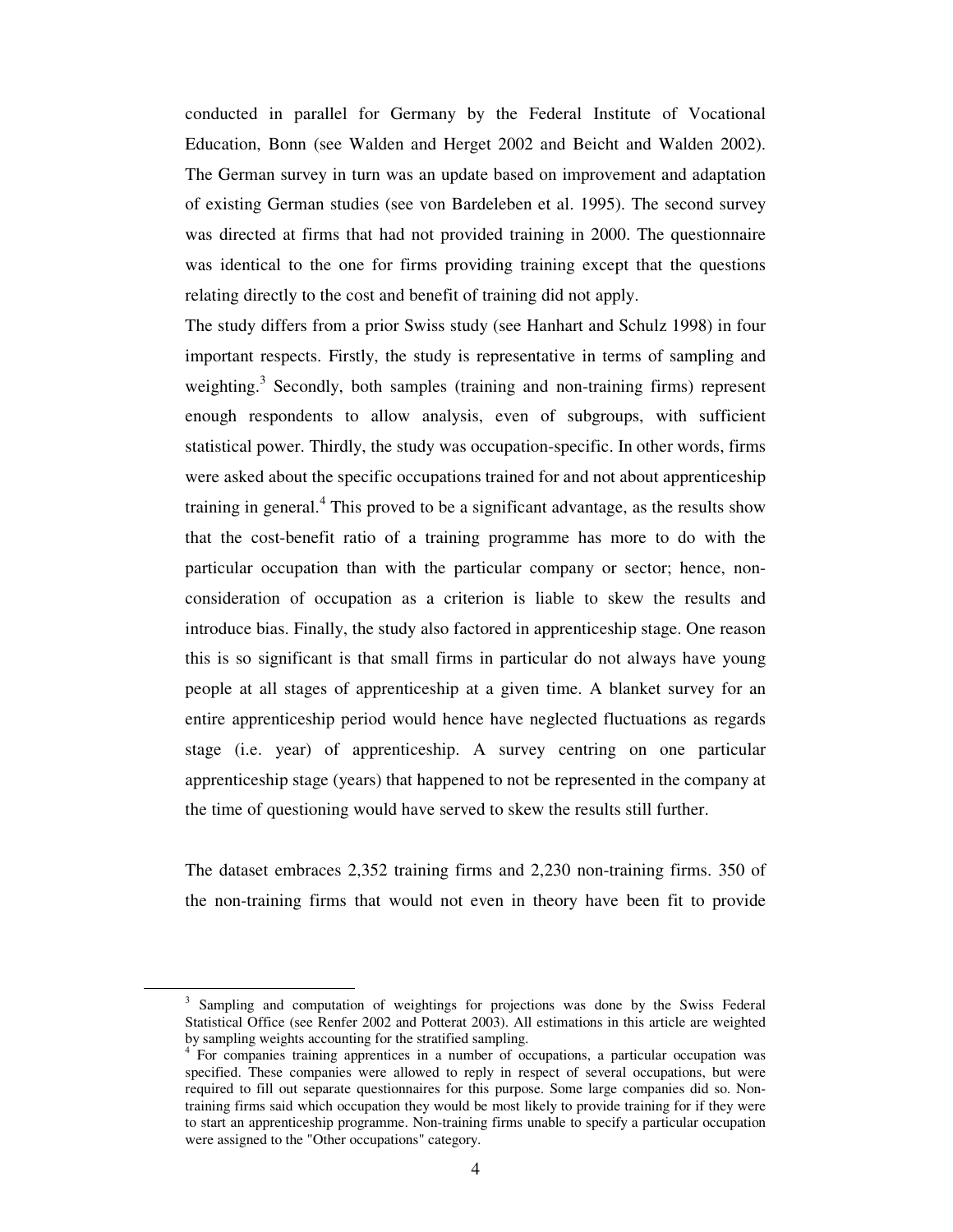training due to organizational reasons<sup>5</sup> were excluded from the sample. This loss of data was unavoidable due to the lack of any pool of company statistics on apprenticeship that might have been used for direct sampling. The actual sample was therefore taken from a pool of 40,000 firms from a prior screening procedure in which the firms were required to describe themselves as training or nontraining.<sup>6</sup> For the calculations, all non-private firms were excluded as they do not maximise profits as assumed in our model. The actually used sample is therefore composed of 3,632 firms.

Employees 1-9 10-49 50-99 100+ Total Non-training firms 76.18% 59.56% 42.43% 33.05% 70.86% Training firms 23.82% 40.44% 57.57% 66.95% 29.14%

**Table 1: Percentage of training and non-training firms used in the sample, by firm size 7**

#### **Empirical cost-benefit model**

Our examination of the costs and benefits that arise in relation to apprenticeship training focuses, in a first step, on the actual period of apprenticeship. The cost (*C*) of an apprentice (*i*) at a training site (*j*) and in apprenticeship year (*t*) are composed primarily of the apprentice's wage  $(w^a)$ , the trainers' wages  $(w^b)$  times training time  $(d^0)$ , and the material and infrastructure expenses  $(X)$  involved in providing the training. The number of apprenticeship years is n.

$$
C_{ij}^a = \sum_{t=1}^n (w_{ijt}^a + d_{ijt}^0 \times w_{ijt}^b + X_{ijt})
$$

The cost model shows that the dual educational system does not simply involve the apprentice working part of the week and attending school the rest of the time, but that part of the training takes place at the worksite. This is not the same as

<sup>&</sup>lt;sup>5</sup> For example, a geographical outpost of a company with no decision-making autonomy and unequipped to provide training on grounds of size.

<sup>&</sup>lt;sup>6</sup> Sample descriptives are in the appendix of this paper.

<sup>7</sup> The values recorded in table 1 do not include non-training firms that would not even in theory have been fit to provide training, as explained in the text.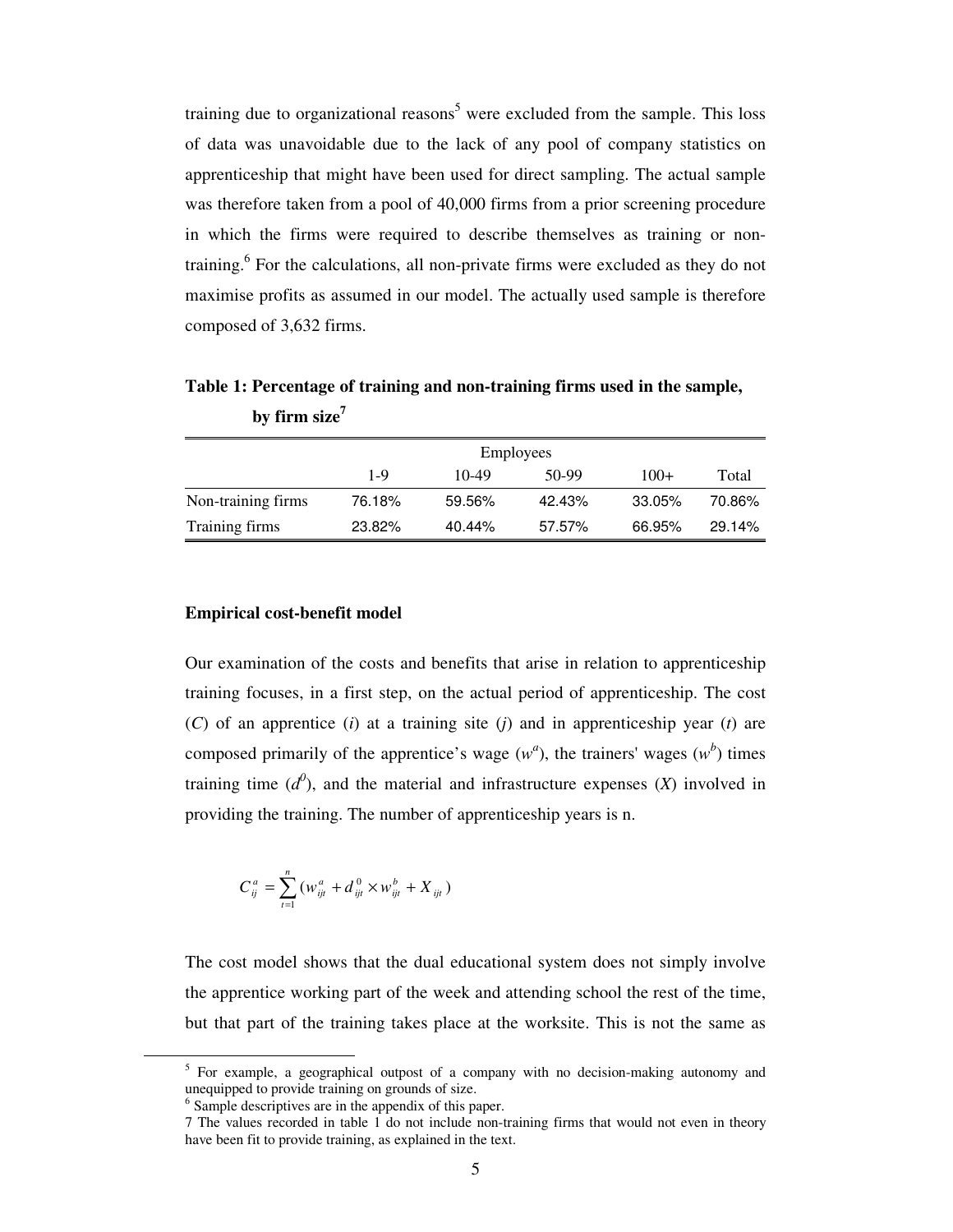ordinary on-the-job training because it normally takes place under the guidance of master journey-workers or other trainers who are specially trained to perform this task. It goes without saying that this form of training involves additional costs.

The benefit  $(B^a)$  derived by the training site from apprenticeship training during the apprenticeship period results from the productive work performed by the apprentice when she or he is not being trained. This time is broken down into time for production activities that would otherwise be performed by unskilled workers  $(d<sup>l</sup>)$  and skilled workers  $(d<sup>l</sup>)$ . While we can assume in the first case that the apprentice's performance will have the same value as that of an unskilled worker, for the second case we asked what the productivity of the apprentice's performance would be compared to that of a fully trained skilled worker  $(y)$ . Type I work was multiplied by the wages paid to an unskilled worker  $(w^u)$ , while for type II we took the wages paid to a skilled worker in the relevant occupation  $(w^s)$ .

$$
B_{ij}^a = \sum_{t=1}^n (d_{ijt}^I \times w_j^u + d_{ijt}^H \times w_j^s \times \gamma_{ijt})
$$

The net cost of apprenticeship training (*NC*) was calculated by simply netting the cost (equation 1) and benefit (equation 2) relating to the apprenticeship period against one another.

$$
NC_{ij}^a = C_{ij}^a - B_{ij}^a
$$

Cost-benefit analysis of apprenticeships in Switzerland discloses an average negative net cost for apprenticeship programs of any duration, i.e. a net profit for training firms upon completion of an apprenticeship period.

Table 2 gives an overview of the sample means for the 2352 training firms observed. The net costs are declining as the apprenticeship progresses. The total net cost means differ significantly from zero, i.e. there is a net benefit associated with training an average apprentice.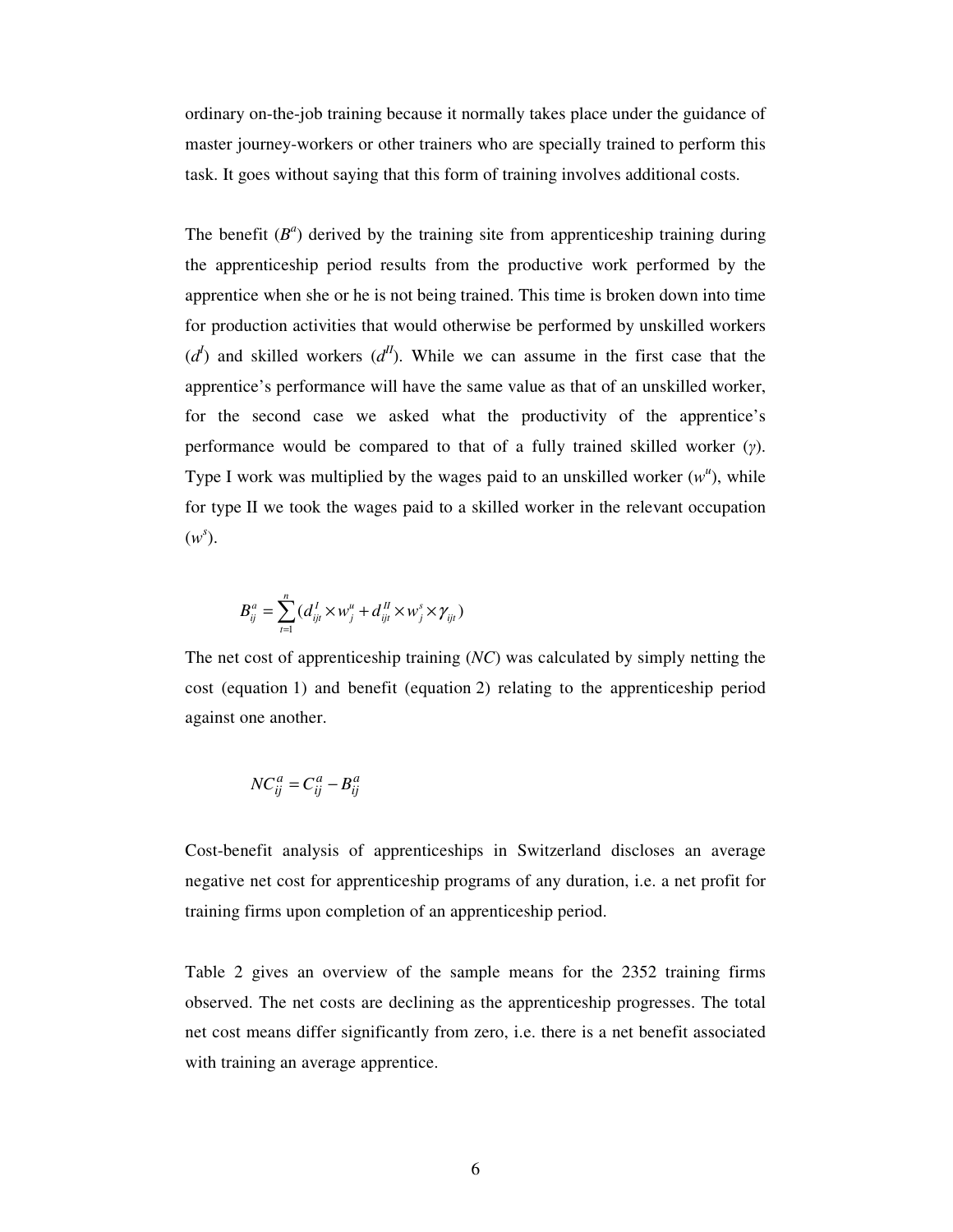|                                 |          | apprenticeship year |          |          |          |  |
|---------------------------------|----------|---------------------|----------|----------|----------|--|
|                                 |          | $\mathfrak{D}$      | 3        | 4        |          |  |
| apprenticeships lasting 3 years |          |                     |          |          |          |  |
| Cost                            | 24'030   | 26'288              | 30'062   |          | 80'380   |  |
| <b>Benefit</b>                  | 25'399   | 28'500              | 33'982   |          | 87'881   |  |
| Net Cost                        | $-1'369$ | $-2'212$            | $-3'920$ |          | $-7'501$ |  |
| apprenticeships lasting 4 years |          |                     |          |          |          |  |
| Cost                            | 23'903   | 24'656              | 24'641   | 29'400   | 102'601  |  |
| <b>Benefit</b>                  | 18'762   | 22'517              | 30'580   | 36'480   | 108'338  |  |
| Net Cost                        | 5'076    | 2'065               | $-5'938$ | $-7'080$ | $-5'878$ |  |

**Table 2: Cost, benefit and net cost sample means per apprentice**

We find net benefits for two third of the apprentices, so only one third of apprenticeship relations end with costs that are not fully covered by benefits. In this case, the firms are obliged to retain at least some of the apprentices and recoup the uncovered cost.

A regression performed on net training costs at sites that take on apprentices (see Table 3) shows, the same as with other studies, that the size of the site has a particularly decisive influence, but that the individual occupations also generate significantly higher or lower net costs regardless of the site size.

#### **Selection models to compare net-costs of training and non-training firms**

For policy recommendations it is decisive to know whether training and nontraining firms differ in their (potential) net-cost, which we would assume from economic intuition. Using the observed data, only the net-cost of the training firms can be calculated. This was sufficient for the purpose of the descriptive costbenefit analysis above, but now we are interested in the net-cost of a randomly drawn firm in the population of all Swiss firms. Due to a potential sample selection problem, the results of the OLS-estimators in table 3 may be biased for this purpose. The problem of the non-observable net-cost of the non-training firms is treated according to standard selection models used in the literature (see Woolridge 2002).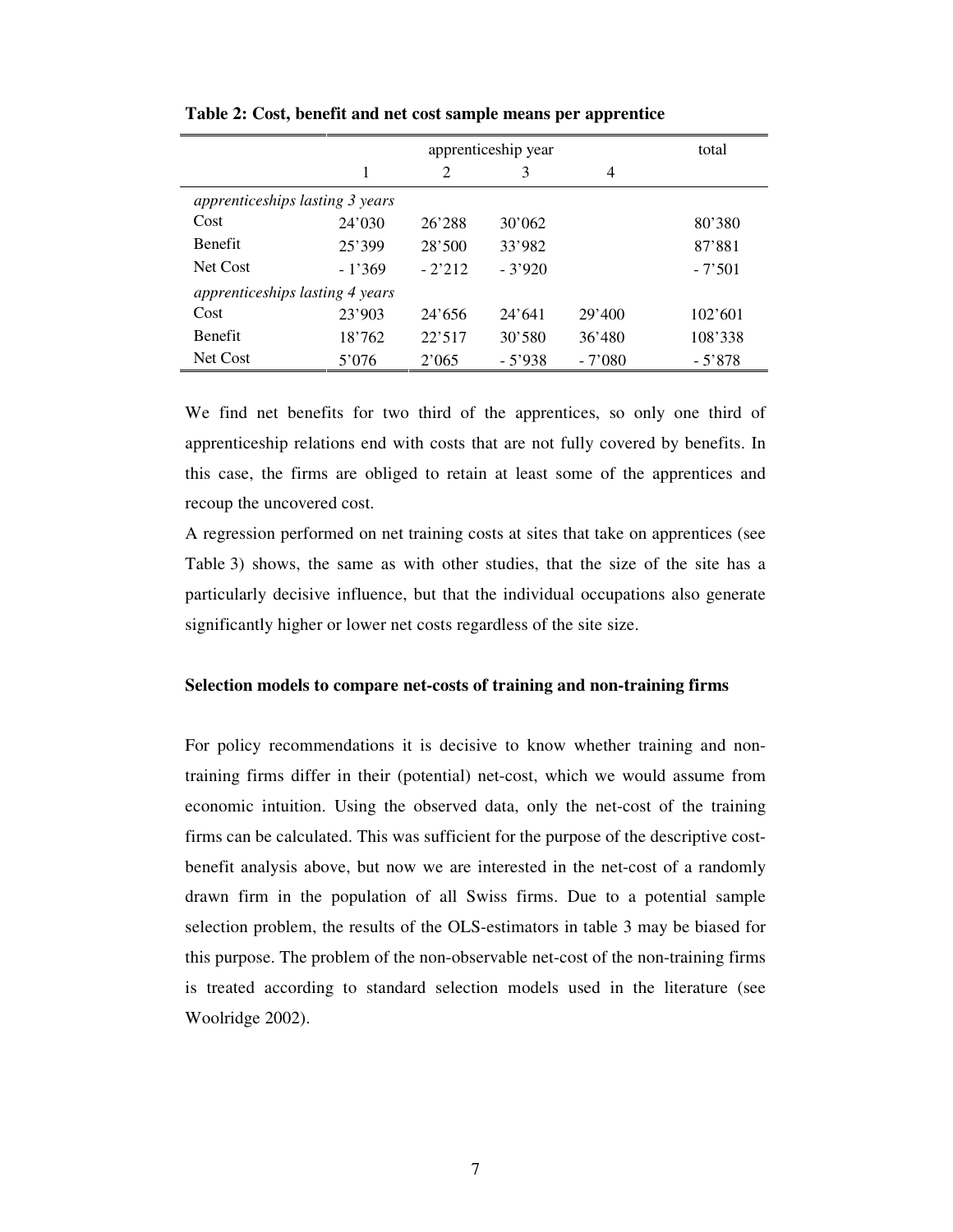|                                | Coefficient | Std. Err. | z        | P >  Z |
|--------------------------------|-------------|-----------|----------|--------|
| Dependent variable: Net costs  |             |           |          |        |
| Sector:                        |             |           |          |        |
| Industrial                     | 10405.59    | 2922.735  | 3.56     | 0.000  |
| Construction                   | 6381.333    | 3154.22   | 2.02     | 0.043  |
| Public administration          | 693.722     | 2890.594  | 0.24     | 0.810  |
| French part of Switzerland     | -7287.349   | 2245.662  | $-3.25$  | 0.001  |
| Italian part of Switzerland    | 11080.11    | 6080.678  | 1.82     | 0.069  |
| 4-year apprenticeship          | -1599.689   | 2904.433  | $-0.55$  | 0.582  |
| Profession:                    |             |           |          |        |
| Commercial employee            | $-8508.797$ | 2569.953  | $-3.31$  | 0.001  |
| Electromechanics technician    | $-57655.05$ | 4835.235  | $-11.92$ | 0.000  |
| Polymechanics technician       | 23048.33    | 4699.351  | 4.90     | 0.000  |
| Cook                           | 12650.9     | 4325.882  | 2.92     | 0.003  |
| IT specialist                  | 18443.88    | 7421.38   | 2.49     | 0.013  |
| Mason                          | $-19949.17$ | 6393.641  | 3.12     | 0.002  |
| Architectural draftsperson     | $-7077.038$ | 5440.384  | $-1.30$  | 0.193  |
| Salesperson                    | 4243.089    | 4539.59   | 0.93     | 0.350  |
| Carpenter                      | $-23055.22$ | 4979.926  | $-4.63$  | 0.000  |
| Dental hygienist               | 4813.707    | 4753.589  | 1.01     | 0.311  |
| Auto mechanic                  | 3035.969    | 5211.968  | 0.58     | 0.560  |
| Hairdresser                    | -4596.799   | 4961.02   | $-0.93$  | 0.354  |
| Office worker                  | $-5692.122$ | 9509.242  | $-0.60$  | 0.550  |
| Assistant in a doctor's office | 3930.283    | 7242.377  | 0.54     | 0.587  |
| Automation technician          | 21299.62    | 7956.434  | 2.68     | 0.007  |
| Electronics technician         | 25035.68    | 9927.29   | 2.52     | 0.012  |
| Structural draftsperson        | $-20647.53$ | 7374.528  | $-2.80$  | 0.005  |
| Firm-characteristics:          |             |           |          |        |
| Foreign-owned company          | 5347.554    | 3317.784  | 1.61     | 0.107  |
| Firm size: 1-9 employees       | $-5028.47$  | 2816.512  | $-1.79$  | 0.074  |
| Firm size: 1-49 employees      | -8862.373   | 2734.675  | $-3.24$  | 0.001  |
| Firm size: 50-100 employees    | $-7472.275$ | 3551.508  | 2.10     | 0.035  |
| Number of apprentices          | 1.580       | 7.524     | 0.21     | .834   |
| Constant                       | $-1541.015$ | 3216.614  | $-0.48$  | 0.632  |
| Number of observations         | 2352        |           |          |        |
| F(28, 2352)                    | 19.09       |           |          |        |
| Adj. $R^2$                     | 0.187       |           |          |        |

| Table 3: Determinants of the net costs of apprenticeship training |  |  |
|-------------------------------------------------------------------|--|--|
|                                                                   |  |  |

\*, \*\* 5 and 1 percent significance level respectively. The reference site is Swiss-owned company located in the German-speaking part of Switzerland, has more than 100 employees, and trains apprentices in the category "Other occupations" in the service sector. The apprenticeship period is either two or three years.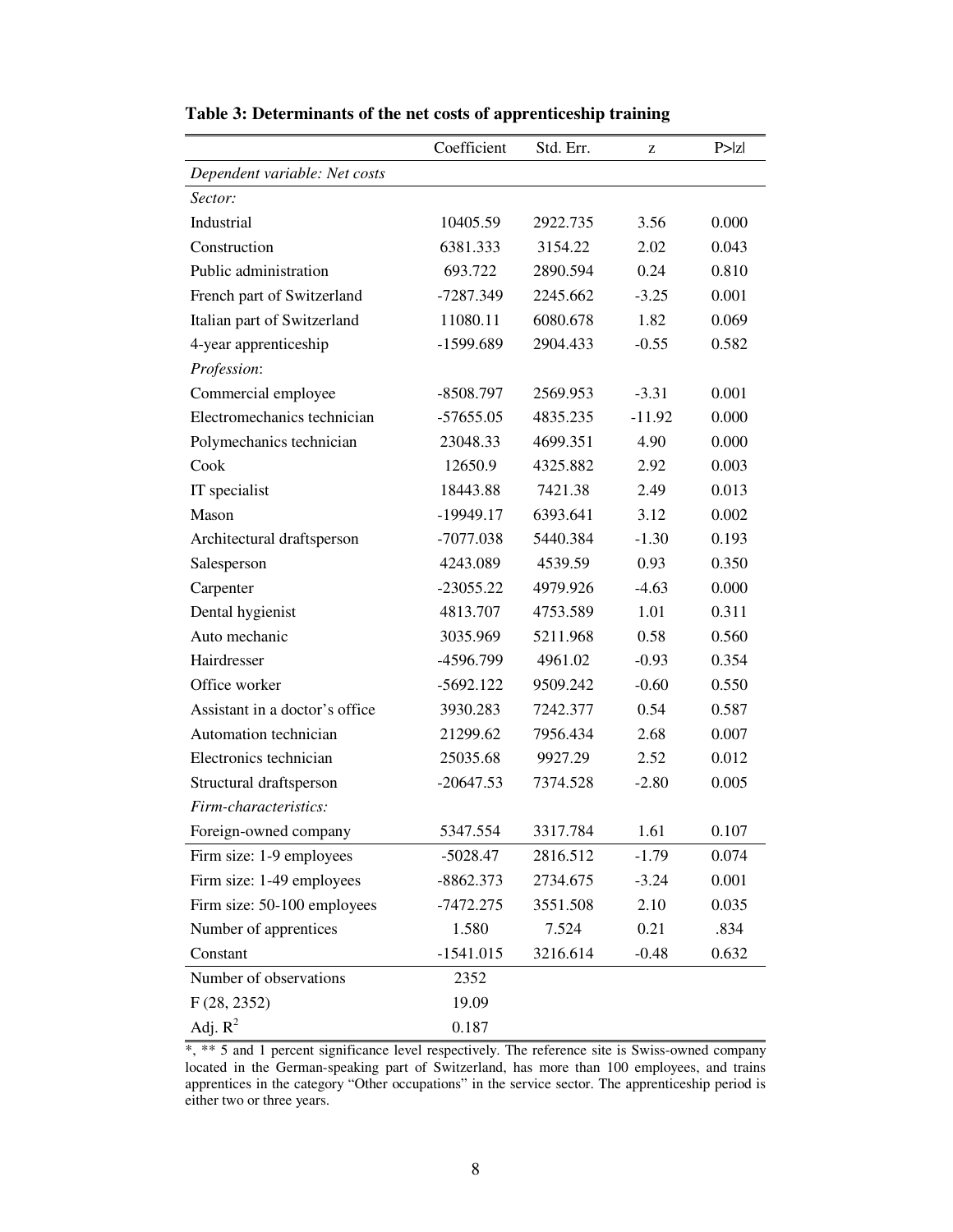We make the following parametric assumptions for our empirical investigation:

$$
NC_j = x_{1j}^{\prime} \beta_1 + \varepsilon_j, \qquad NC_j^r = x_{2j} \beta_2 + \eta_j
$$

where  $NC_j^r$  denotes the amount of net cost the firm is ready to bear. This amount may be positive if the firm receives additional benefit from training beyond the productive work of the apprentices during apprenticeship.<sup>8</sup>  $x_{1j}$  is, in our case, a vector containing variables concerning firm size, industry, apprenticeship profession, region and ownership of the firm. The vector  $x_{2j}$  contains the same variables, but in addition a dummy variable that indicates if the firm has troubles finding skilled workers on the labour market (exclusion restriction)<sup>9</sup>. This variable does not influence the net-costs of the apprenticeship training, but it is expected to have a significant impact on the firm's decision to train when the net-costs of the apprenticeship training alone would be positive.

*NC<sub>j</sub>* is only observed if firm j trains, that is if  $NC_j < NC_j^r$ , or

$$
NC_j - NC_j' = x_{1j'}\beta_1 - x_{2j'}\beta_2 + \varepsilon_j - \eta_j = x_j\delta + \nu < 0
$$

With  $y_1 = NC_j$  and  $y_2$  denoting the binary training indicator, the econometric model to be estimated can be written as:

$$
y_1 = x_1' \beta_1 + \varepsilon
$$
  
\n
$$
y_2 = 1[x' \delta + v < 0]
$$
 where  $(\varepsilon_j, v_j) \sim N \left[ 0, \begin{bmatrix} \sigma_1^2 & \sigma_{12} \\ \sigma_{12} & 1 \end{bmatrix} \right]$ 

<sup>8</sup> These potential additional benefits include image effects, technological spill-overs that emerge through the apprentices' learning new methods in professional school, rents resulting from employing own ex-apprentices as skilled workers etc.

<sup>9</sup> Another candidate for the exclusion restriction is the fluctuation of skilled labor in the firm. We estimated a model using both variables in the selection equation and did not find sizeable changes in the results. The underlying identification assumption is valid if the fluctuation is caused by exogenous shocks. There exists, however, evidence that apprenticeship training results in lower fluctuation for the firm (see Euwals and Winkelmann 2002), therefore we decided not to include this variable in the presented model.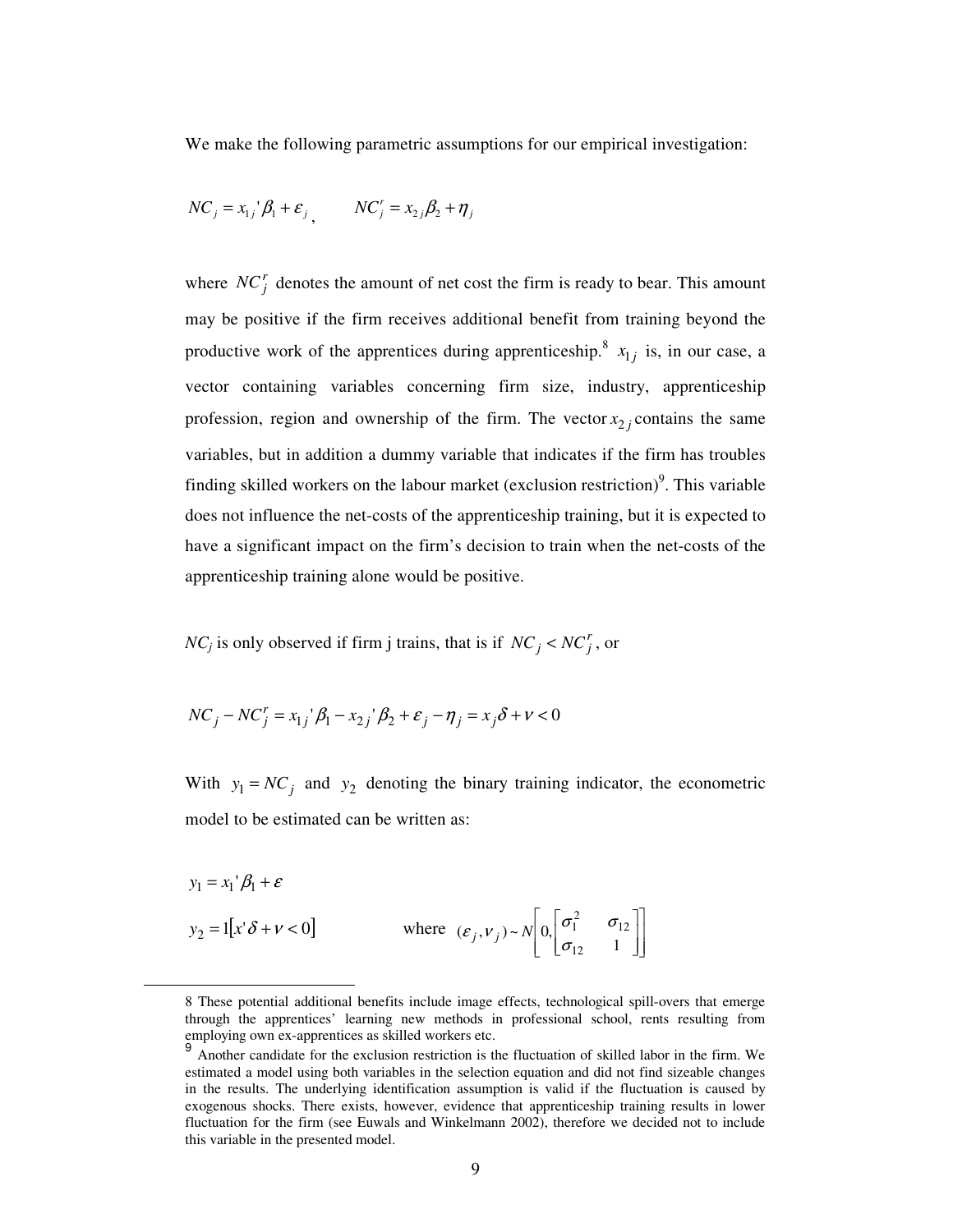The conditional expected value of *NC<sup>j</sup>* , if estimated by OLS, would be:

$$
E[y_{1j} | x_{1j}, y_{2j} = 1] = x_{1j} \cdot \beta_1 + \sigma_{12} \frac{\phi(x_j \cdot \delta)}{\Phi(x_j \cdot \delta)}
$$

for training firms, and

$$
E[y_{1j}|x_{1j}, y_{2j} = 0] = x_{1j} \cdot \beta_1 - \sigma_{12} \frac{\phi(x_j \cdot \delta)}{1 - \Phi(x_j \cdot \delta)}, \quad \text{where } \sigma_{12} = \rho \sigma_1
$$

for non-training firms. If  $\rho \neq 0$ , then the expected value of the error term is  $\varepsilon_i \neq 0$ , and the self selection problem would lead to biased estimates in the standard regression framework. To solve the problem, a maximum likelihood estimation procedure can be applied, where the log likelihood function (see Woolridge 2002) is

$$
\ell_j(\theta) = (1 - y_{2j}) \log[1 - \Phi(x_{2j}\delta)] + y_{2j} (\log \Phi[|x_{2j}\delta + \sigma_{12}\sigma_1^{-2}(y_{1j} - x_{1j}\delta_1)]
$$
  
 
$$
\times (1 - \sigma_{12}^2 \sigma_1^{-2})^{-1/2} + \log \phi[|y_{1j} - x_{1j}\delta_1|] - \log(\sigma_1)
$$

Table 4 shows that  $\rho$  differs significantly from zero. This means, that unobserved variables in  $v_j$  are correlated with the unobserved variables in  $\varepsilon_j$ . In other words, otherwise similar non-training firms would have a significantly different net cost of training per apprentice than the firms with apprenticeships currently in place. Table 5 illustrates this on the basis of predicted net cost of non-training firms, which is in the highly positive range, amounting to somewhat more than CHF 24'500, whereas the net-costs for training firms are significantly negative. Like in Table 2, firm size is still an important factor of net costs, but now the situation is different. While large firms with more than 100 workers have to bear the highest net costs of *training* firms, it is now the smallest firms that have the highest cost in the full sample. This means that if all small firms in Switzerland were to train apprentices, then the average costs of training for small firms would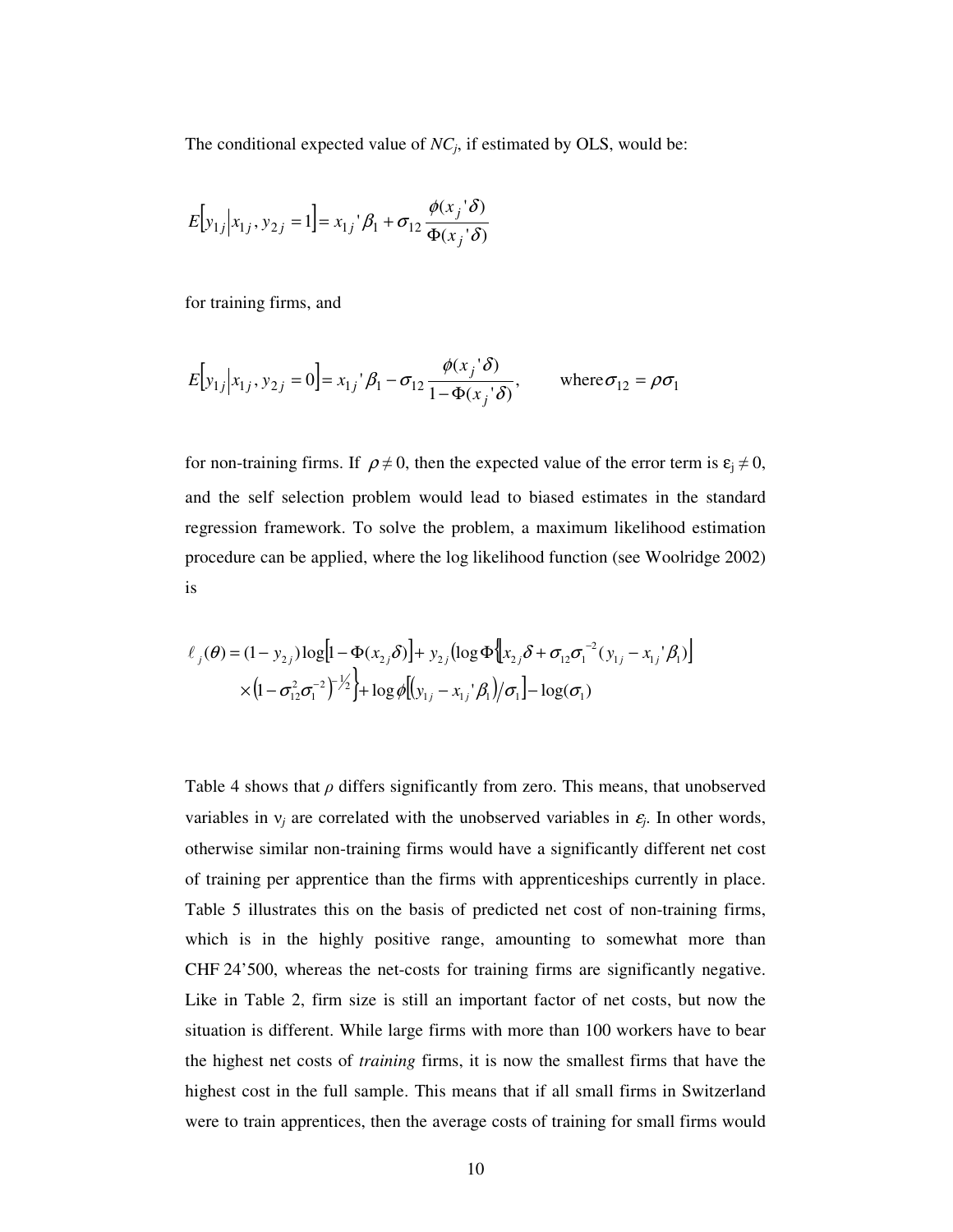rise significantly compared to larger firms. However, this is also due to the fact that most large firms already *train* apprentices.

|                                      | Coefficient  | Std. Err. | Z         | P >  Z |
|--------------------------------------|--------------|-----------|-----------|--------|
| Dependent variable: Net costs        |              |           |           |        |
| Firm size 10-49                      | $-8865.455$  | 3634.440  | $-2.440$  | 0.015  |
| Firm size 50-99                      | -16330.150   | 5739.885  | $-2.850$  | 0.004  |
| Firm size $>100$                     | $-11648.520$ | 5605.389  | $-2.080$  | 0.038  |
| Sector: Industry                     | 5456.060     | 4273.282  | 1.280     | 0.202  |
| Construction                         | $-906.610$   | 4726.701  | $-0.190$  | 0.848  |
| Public administration                | $-695.752$   | 6462.861  | $-0.110$  | 0.914  |
| French part of Switzerland           | -4589.791    | 3549.619  | $-1.290$  | 0.196  |
| Italian part of Switzerland          | 23486.880    | 6736.782  | 3.490     | 0.000  |
| Constant                             | 21651.310    | 5714.807  | 3.790     | 0.000  |
| Selection model                      |              |           |           |        |
| Training = 1; non-training = 0       | Coefficient  | Std. Err. | Ζ         | P >  Z |
| Firm size 10-49                      | 0.531        | 0.075     | 7.050     | 0.000  |
| Firm size 50-99                      | 1.041        | 0.183     | 5.690     | 0.000  |
| Firm size $>100$                     | 1.223        | 0.169     | 7.240     | 0.000  |
| Sector: Industry                     | 0.033        | 0.082     | 0.410     | 0.681  |
| Construction                         | 0.326        | 0.101     | 3.240     | 0.001  |
| Public administration                | $-0.227$     | 0.127     | $-1.790$  | 0.074  |
| French part of Switzerland           | $-0.182$     | 0.069     | $-2.630$  | 0.008  |
| Italian part of Switzerland          | $-0.130$     | 0.183     | $-0.710$  | 0.477  |
| Difficulties in finding qualified l. | 0.342        | 0.055     | 6.200     | 0.000  |
| Constant                             | $-0.759$     | 0.062     | $-12.280$ | 0.000  |
| $\rho$                               | $-0.538$     | 0.085     |           |        |
| $\sigma_1$                           | 40815.870    | 1895.537  |           |        |
| $\sigma_{12}$                        | $-21952.820$ | 4394.795  |           |        |
| Wald test $(\rho=0)$ chi2(1)         | 25.250       |           |           |        |
| Prob > chi2                          | 0.000        |           |           |        |
| Number of firms                      | 3632         |           |           |        |
| Number of training firms             | 1971         |           |           |        |
| Number of non-training firms         | 1661         |           |           |        |
| Wald chi2 (29)                       | 182.04       |           |           |        |
| Prob > chi2                          | 0.000        |           |           |        |

**Table 4: MLE selection model 10** (private firms)

The reference firm is located in the German-speaking part of Switzerland, has less than 10 employees, and is in the service sector.

<sup>&</sup>lt;sup>10</sup> Dummies for seventeen apprenticeship occupations were used in the estimate. Dummies were also used for firms of majority or full foreign ownership, in interaction with their size. These results are not stated separately owing to lack of space.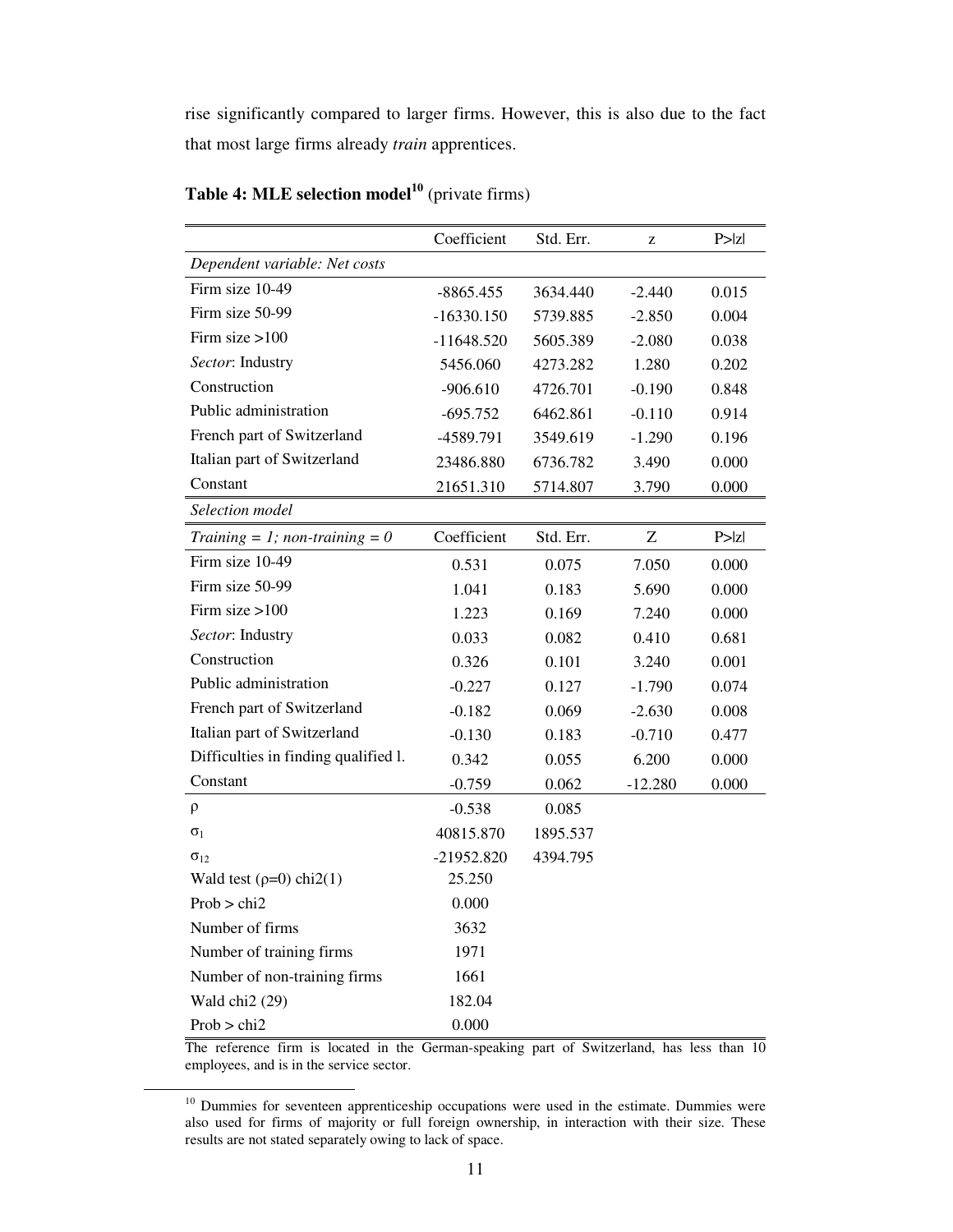The model hence shows that, for the apprenticeship period alone, firms that provide training are, by and large, firms where such training does not generate excess training costs and vice versa.

The significantly higher (and positive) theoretical net cost of apprenticeships for currently non-training firms may of course be attributable both to higher gross cost and lower benefit derived from the productive contribution of apprentices. The consequences in terms of educational policy would, of course, differ depending on the reason for the higher net cost. This question can be analysed using the same procedure as for estimating net cost. The selection model is identical to the one presented in Table 4. Instead of net cost, the gross cost of training is estimated followed by an estimation of the apprentices' contribution to productivity. The results are presented in Tables 6 and 7 (the detailed results of the selection models are displayed in the appendix). The correlation coefficients  $\rho$ are significantly different from zero in both models, i.e. both the gross cost and productive contributions differ significantly between training and non-training sites.

| Sample             | N of obs. | Mean <sup>12</sup> | Lower bound <sup>13</sup> Upper bound |             |
|--------------------|-----------|--------------------|---------------------------------------|-------------|
| Full sample        | 3632      | 22'488.29          | 11'538.02                             | 33'438.57   |
| Training firms     | 1971      | $-6'174.35$        | $-7'891.32$                           | $-4'457.37$ |
| Non-training firms | 1661      | 33'478.60          | 21'221.76                             | 45'735.44   |

**Table 5: Net costs of apprenticeship training in CHF** (private firms) (predicted values from a MLE selection model) 11

The significantly higher (and positive) theoretical net cost of apprenticeships for currently non-training firms may be attributable both to higher gross cost and lower benefit derived from the productive contribution of apprentices. The consequences in terms of educational policy would, of course, differ depending on the reason for the higher net cost. This question can be analysed using the same

<sup>&</sup>lt;sup>11</sup> The net-costs for the non-training firms are conditional on the outcome unobserved (see Vella 1998).

 $12$  The average across the entire sample is not the arithmetic mean of the two sub-samples; it is the weighted mean.

<sup>&</sup>lt;sup>13</sup> Bounds are calculated as 95%-confidence interval of the predicted means for the full sample and the non-training firms. For the training firms the confidence interval is calculated based on the observed net-costs.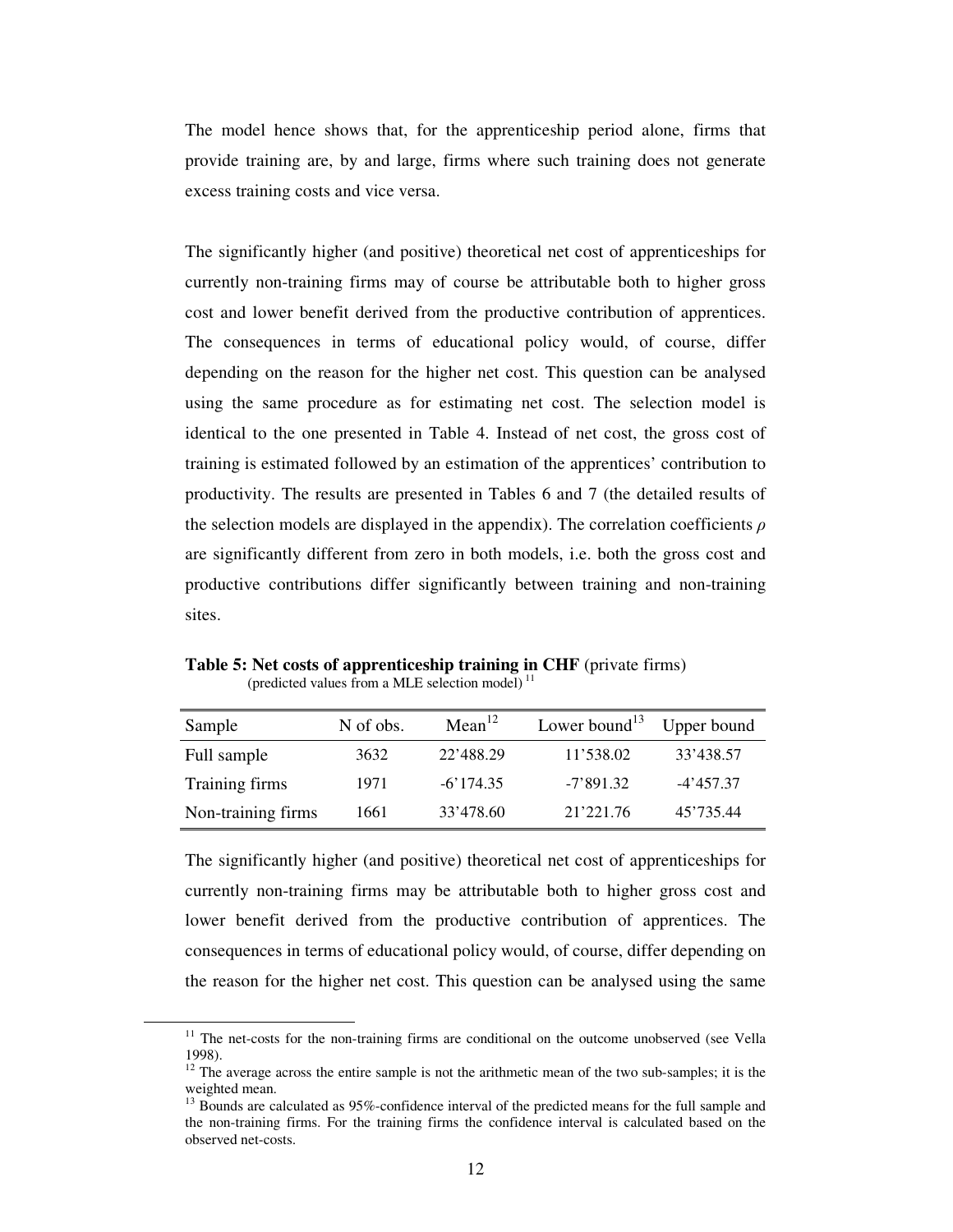procedure as for estimating net cost. The selection model is identical to the one presented in Table 4. Instead of net cost, the gross cost of training is estimated first of all followed by an estimation of the apprentices' contribution to productivity. The results are presented in Tables 6 and 7 (the detailed results of the selection models are displayed in the appendix). The correlation coefficients  $\rho$ are significantly different from zero in both models, i.e. both the gross cost and productive contributions differ significantly between training and non-training sites.

As expected, the likely cost of training is higher for non-training firms than for training firms. However, the difference (somewhat more than CHF 10,000, table 6) is fairly minor compared with the net cost differential of more than CHF 40,000 (see Table 5).

**Table 6: Costs of apprenticeship training in CHF** (private firms)

(predicted values from a MLE selection model)

| Sample             | N of obs. | Mean       | Lower bound | Upper bound |
|--------------------|-----------|------------|-------------|-------------|
| Full sample        | 3632      | 97'262.60  | 91'365.13   | 103'164.8   |
| Training firms     | 1971      | 87'443.26  | 85'913.24   | 88'973.29   |
| Non-training firms | 1661      | 100'969.80 | 94'501.56   | 107'438.10  |

**Table 7: Benefit of apprenticeship training in CHF** (private firms)

(predicted values from a MLE selection model)

| Sample             | N of obs. | Mean      | Lower bound | Upper bound |
|--------------------|-----------|-----------|-------------|-------------|
| Full sample        | 3632      | 50'391.51 | 42'303.45   | 58'468.48   |
| Training firms     | 1971      | 91'914.02 | 90'500.07   | 93'327.98   |
| Non-training firms | 1661      | 34'391.09 | 24'907.70   | 43'874.48   |

The outcome is somewhat different as regards the likely productivity benefits (table 7) accruing from apprenticeships. The difference between training and nontraining firms is highly significant in this respect, amounting to approximately CHF 60,000.

The results in Tables 6 and 7 cannot legitimately be added up and compared with the data in Table 5, as the addition of gross cost and benefit for individual sites generates different individual net cost averages than the addition of the overall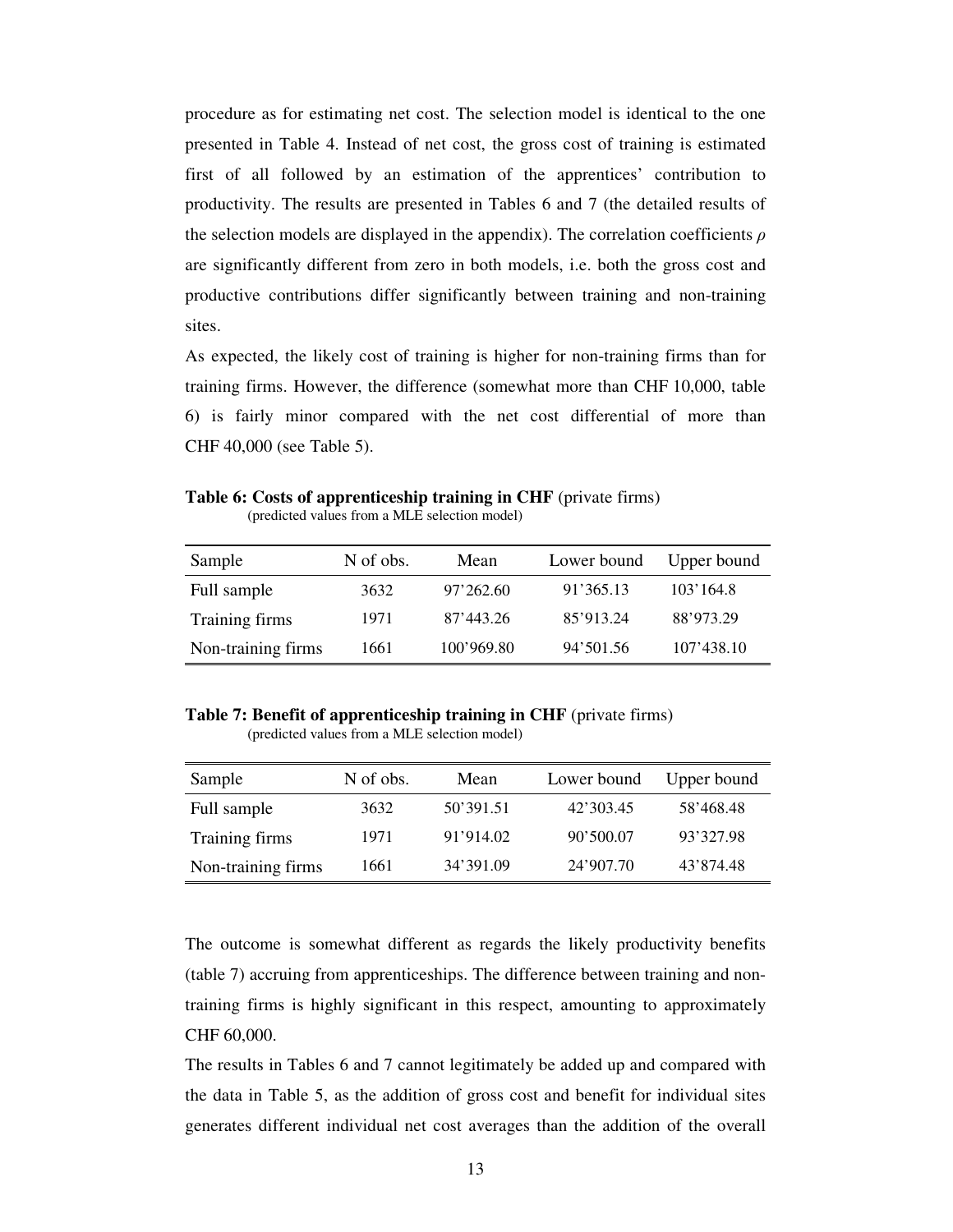average gross cost and benefit. The estimates clearly show that the source of the significantly higher net cost for non-training firms is rooted in the very much lower expected benefit. The absence of benefit has several possible causes. It may be because the firms in question have little work for potential apprentices quite simply because of the particular workforce qualification structure, or because unskilled workers are paid low wages, leaving little room for cutting costs through the deployment of apprentices. On the whole, the results underline the importance of apprentices' contribution to productivity as a factor in making it worth a company's while to offer apprenticeships, and thus as a crucial factor in determining a company's willingness to provide training. Evidence that the productive deployment of apprentices need not detract from the quality of the training provided is shown by the high level of qualification of Swiss apprentices compared with their peers in other countries, as mentioned above. The importance of productive benefit for the Swiss vocational education system is in contrast to other vocational training systems, some of which are focused to a much lesser degree on productivity benefits during apprenticeship.<sup>14</sup>

#### **Discussion**

Vocational training policy debate in recent years has centred on labour market regulation and institutions (see e.g. Acemoglu and Pischke 1998). The data presented here should constitute a basis for shifting the focus to another aspect of vocational education, namely how training is organized and regulated within firms. Analysis of the Swiss vocational training system has shown that the training of apprentices in most cases pays for itself within the training period. As a result, firms that train apprentices are not dependent on a regulated labour market and low workforce mobility to make training worth their while. Under these general circumstances, training and non-training firms differ more in terms

<sup>&</sup>lt;sup>14</sup> A French-German comparison by Fougère and Schwerdt (2002) disclosed for example that, except for midsized enterprises, apprentices did not make a meaningful contribution to a company's operating result. The motivation for companies to train apprentices was identified as being easier recruitment of future skilled workers, and the possibility of longer and more costeffective screening of potential employees. Additionally, in Schweri et al. (2003, p. 84) it was shown that if one compares costs and benefits between Swiss and German enterprises, the training of an apprentice in Switzerland costs some 15% more than in Germany but the productive contribution is about 150% higher than the one in Germany.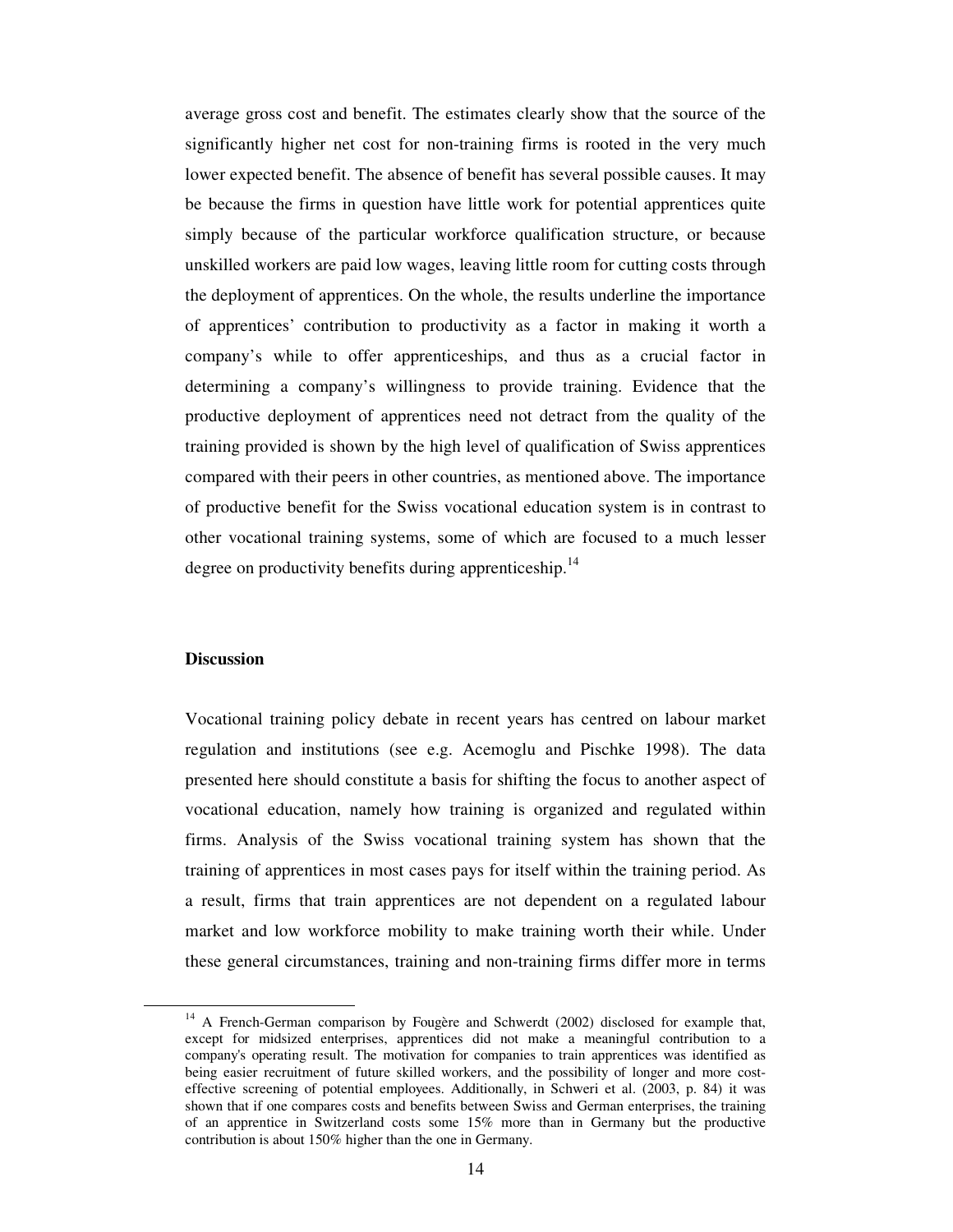of the likely net cost of training during the apprenticeship period and less in terms of the labour market factors. The paper also shows that the major part of the difference in the net cost of training apprentices is due to a difference in the extent of benefit accruing from apprentices' productive contribution and is not attributable to differences in the cost of training. This insight helps to identify a weak point of the Swiss vocational training system, namely that many firms will provide training only if there is work to be done that can usefully and productively be entrusted to apprentices. Technological progress, the associated changes in demand for professional qualifications as well as economic fluctuations all have a significant influence on the amount of work that can be performed by apprentices and a commensurate impact on the number of apprenticeships provided.

The results presented here are also of significance with respect to the ongoing educational policy debate. There have been repeated calls in the past to raise the number of apprenticeships on offer by stopping non-training companies from getting a free ride. This proposed solution would have all companies, training and non-training, contribute a certain amount of money to a fund for apprenticeship training. The sums from this fund would then be used to support all companies providing training. Training would thus become more profitable, and the willingness to provide training would be greater because training companies that lose a graduated apprentice to a rival company would not stand to lose as much as before. This policy instrument for taxing non-training companies was based on the assumption that companies could not offset the cost accrued within an apprenticeship period. As has been seen, this does not apply to the majority of training firms, at least in Switzerland. That is not to say that this instrument would be wholly absurd, as the data shows that non-training companies probably do not provide training precisely because it would not be worth their while. The revenue from this kind of tax instrument might therefore help today's non-training firms to "break even" if they were to provide training. However, the data from our analysis of the cost-benefit ratio of training apprentices suggest that an incentive of this kind would make no sense for pedagogic reasons alone. This is because the lack of benefit for non-training firms must be interpreted as a sign that these companies have no suitable activities to assign to apprentices. It would be a different situation if the higher net cost had been due to a higher cost of training. The creation of more apprenticeships is and remains a difficult undertaking. We must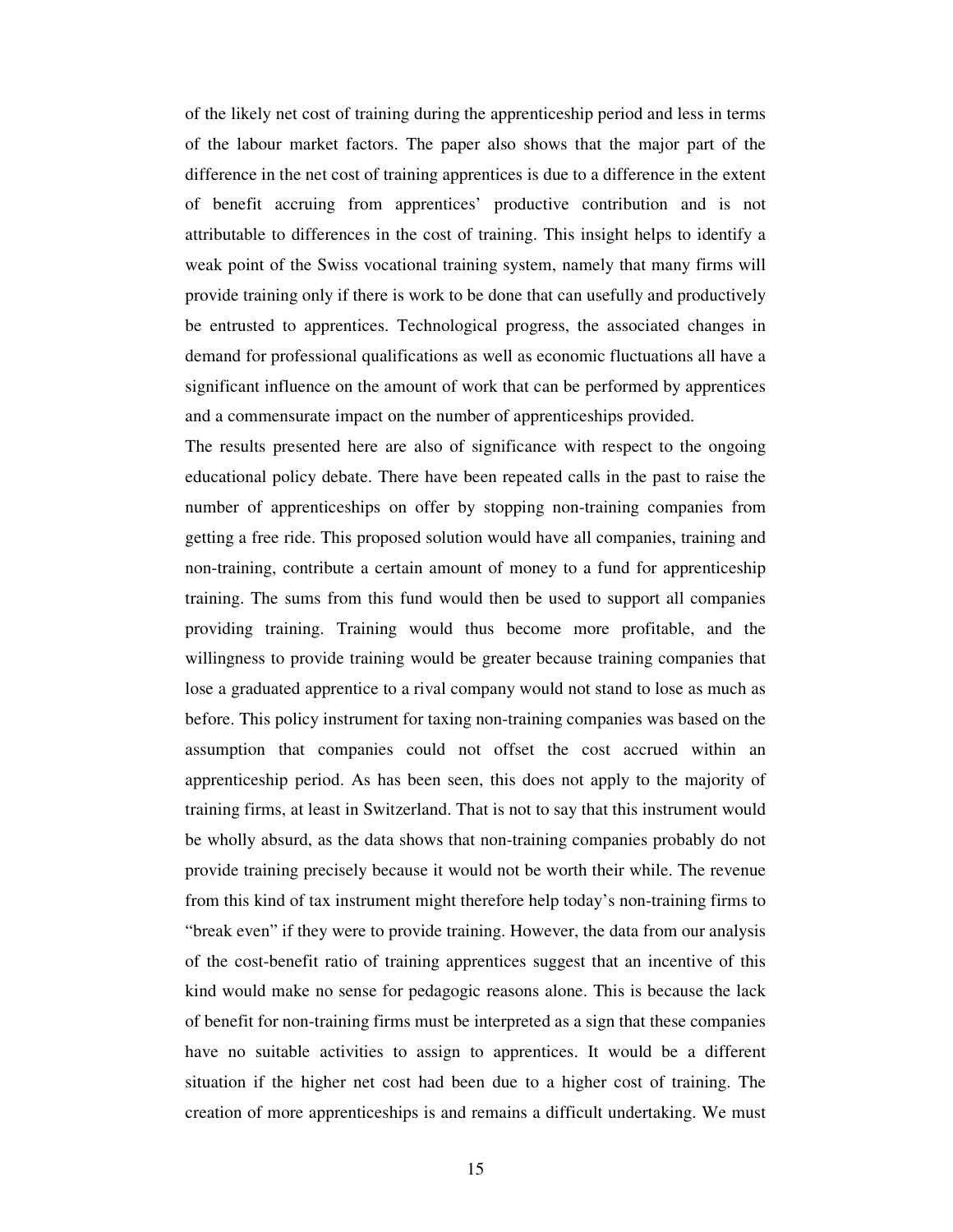come to terms with the fact that vocational training is a market-directed section of the educational system and as such exposed to free market forces. To date, these market forces have not been dysfunctional in terms of producing irrational or inefficient responses on the part of industry and the business community. As such, there can be little justification for state intervention in the vocational educational market.

Finally, if we look across borders, the upbeat message for the German debate on the future of vocational education from this analysis of the Swiss situation is: Contrary to frequently expressed fears<sup>15</sup>, labour market deregulation<sup>16</sup> is not the death knoll for vocational training. Its viability would, however, presuppose that apprenticeship training is more cost-effective than is currently the case in Germany. More cost-effective does not mean having to accept a reduction in the quality of the training provided. What it does mean is that the participation of apprentices in the production process of the training firm must be thought through and implemented more systematically than has been the case. It would also require more room for manoeuvre for the firms to set the parameters of employing and training apprentices, like the apprentices' wages, more freely from general regulations, in order to be able to adapt in a more flexible way to market requirements. Contrary to the line of argument often used, we assume that the future of German-style vocational education does not inevitably depend on a regulated labour market but it is because of this labour market regulations, that the German *system* so far does not seem to optimise the cost-benefit ratio in vocational training.

<sup>15</sup> Beckmann (2002) concludes as follows: "*A continuing deregulation in terms of weakening the influence of unions or works councils would probably be at the expense of the firms' willingness to pay for general skill accumulation.*" (p. 385).

<sup>&</sup>lt;sup>16</sup> Compared to the Germany the Swiss labour market is much more deregulated. The OECD employment outlook (1999: 57), for instance, contains indicators of the overall strictness of protection against dismissals, where Switzerland is ranked  $5<sup>th</sup>$  and Germany  $21<sup>st</sup>$  of 26 ranked OECD countries in the late 1990s (sorted from least strict to strictest).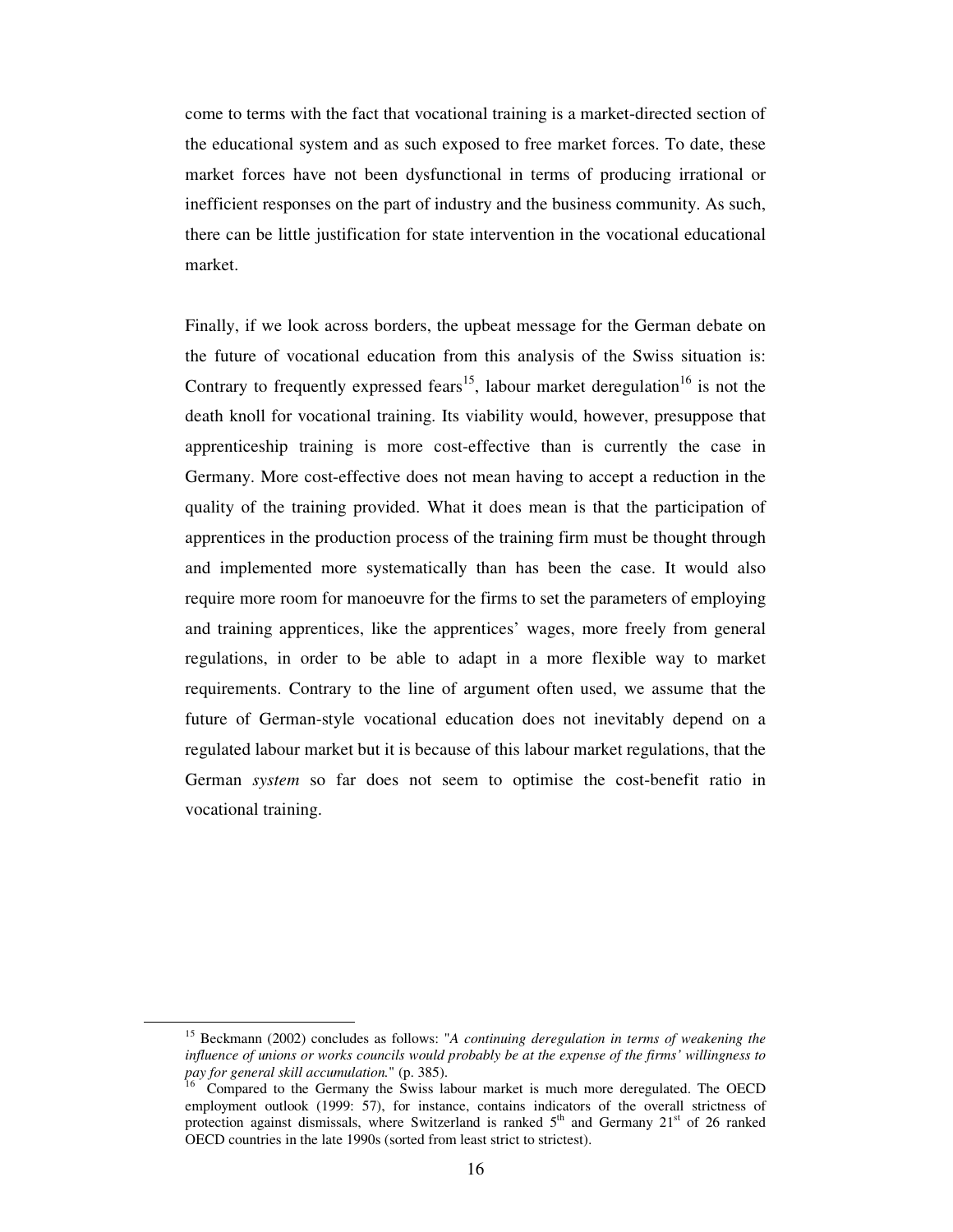#### **Bibliography**

Acemoglu, Daron and Pischke , Jörn-Steve (1998): Why do Firms train? Theory and Evidence, Quarterly Journal of Economics, 113, 79-119.

Bardeleben v., Richard, Beicht, Ursula and Fehér, Kálmán (1995): *Betriebliche Kosten und Nutzen der Ausbildung: repräsentative Ergebnisse aus Industrie, Handel und Handwerk*, Bielefeld: Bertelsmann.

Beckmann, Michael (2002): Wage Compression and Firm-Sponsored Training in Germany: Empirical Evidence for the Acemoglu-Pischke Model from a Zero-inflated Count Data Model, *Applied Economics Quarterly* (Konjunkturpolitik), 48 (3-4), 368-387.

Beicht, Ursula and Walden, Günter (2002): *Wirtschaftlichere Durchführung der Berufsausbildung - Untersuchungsergebnisse zu den Ausbildungskosten der Betriebe*, Berufsbildung in Wissenschaft und Praxis, 6/2002, Bonn: BiBB.

Bierhoff, Helvia and S.J. Prais (1997): *From school to productive work. Britain and Switzerland compared*. The National Institute of Economic and Social Research. Cambridge: Cambridge University Press.

Euwals, Rob and Winkelmann, Rainer (2002: Mobility after Apprenticeship – Evidence from Register Data, *Applied Economics Quarterly* (Konjunkturpolitik), 48 (3-4), 256-278.

Fougère, Denis and Schwerdt Wolfgang (2002): Are Apprentices Productive?, *Applied Economics Quarterly* (Konjunkturpolitik), 48 (3-4), 317-346.

Hanhart, Siegfried and Schulz, Hans-Rudolf (1998): *Lehrlingsausbildung in der Schweiz*, Chur/Zürich.

OECD (1999): *Employment Outlook*, Paris: OECD.

OECD (2000): *From Initial Education to Working Life: Making Transitions Work*, Paris: OECD.

Potterat, Jann (2003): *Kosten und Nutzen der Berufsbildung im Jahr 2001 aus der Sicht der Betriebe. Schätzverfahren*. Neuenburg: Bundesamt für Statistik.

Renfer, Jean-Pierre (2002): *Enquête 2001 sur les coûts et l'utilité de la formation des apprentis du point de vue des établissements*, Neuchâtel : Office fédéral de la statistique.

Ryan, Paul (1998): Is Apprenticeship Better? A Review of the Economic Evidence, *Journal of Vocational Education and Training*, Vol. 50, No.2, 289-325.

Schweri, Jürg, Mühlemann, Samuel, Pescio, Yasmina, Walther, Belinda, Wolter, Stefan C. and Zürcher, Lukas (2003): *Kosten und Nutzen der Lehrlingsausbildung aus der Sicht Schweizer Betriebe*, Beiträge zur Bildungsökonomie, Band 2, Chur & Zürich: Rüegger Verlag.

Vella, Francis (1998): Estimating Models with Sample Selection Bias: A Survey, *The Journal of Human Resources*, Vol. 33(1), 127-169.

Walden, Günter and Herget, Hermann (2002): *Nutzen der betrieblichen Ausbildung für Betriebe - erste Ergebnisse einer empirischen Erhebung*, Berufsbildung in Wissenschaft und Praxis, 6/2002, Bonn: BiBB.

Weber, Bernhard, A., Wirz, Aniela and Wolter, Stefan C. (2001): *Switzerland*, in: (C. Harmon, I. Walker and N. Westergaard-Nielsen, eds.), Education and Earnings in Europe. Cheltenham: Edward Elgar.

Wolter Stefan C. and Schweri Jürg (2002): The Cost and Benefit of Apprenticeship Training: The Swiss Case, *Applied Economics Quarterly* (Konjunkturpolitik), 48 (3-4), 347-367.

Wooldridge, Jeffrey M. (2002): *Econometric analysis of cross section and panel data*, Cambridge, Massachusetts: The MIT Press.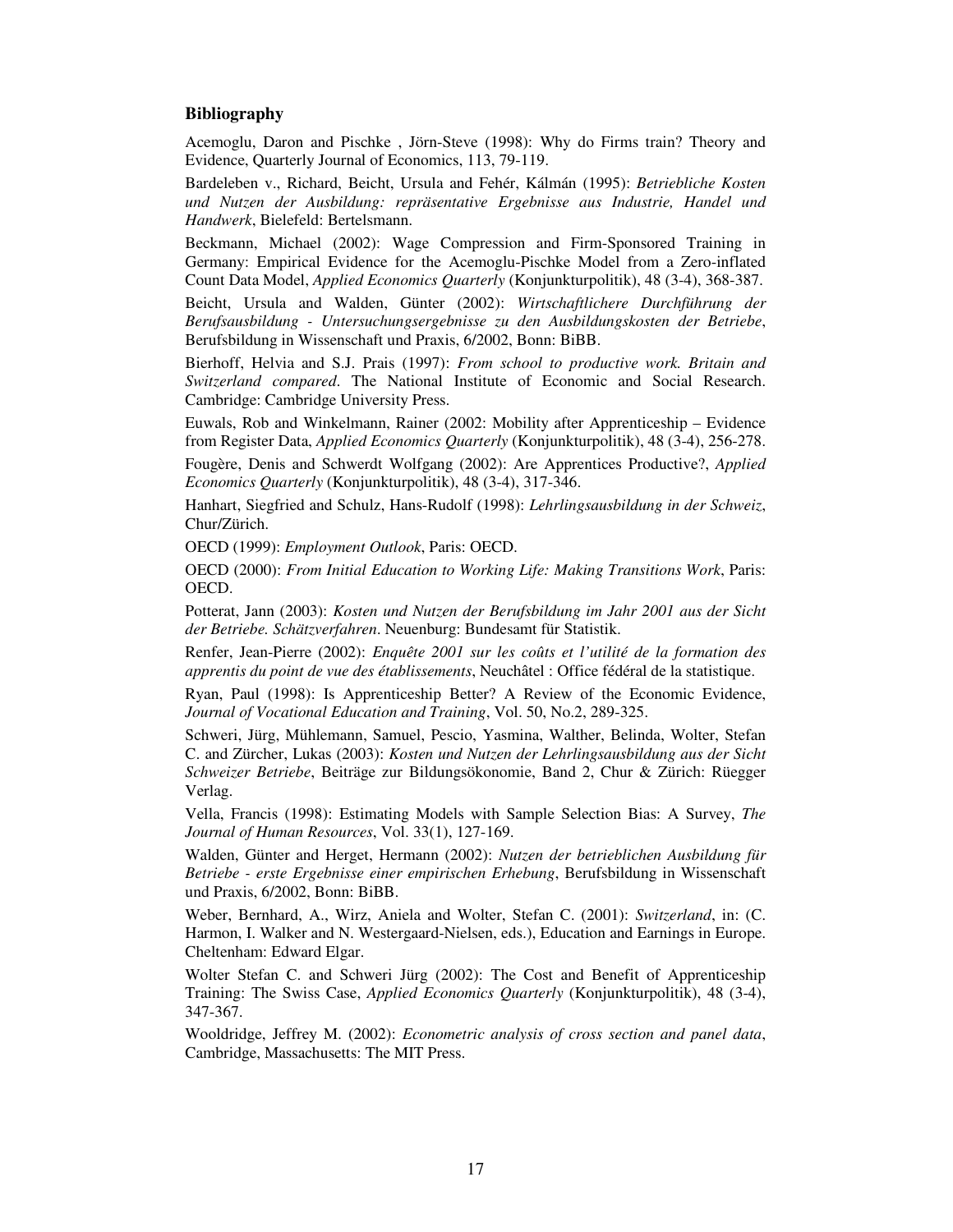## **Appendices**

| <b>Table 8: Sample descriptives</b> |
|-------------------------------------|
|                                     |

| <b>Variable</b>                          | Obs. | <b>Mean</b> | Std. Dev. |
|------------------------------------------|------|-------------|-----------|
| <b>Training Firm</b>                     | 3632 | 0.291       | 0.454     |
| Firm size 1-9                            | 3632 | 0.734       | 0.442     |
| Firm size 10-49                          | 3632 | 0.224       | 0.417     |
| Firm size 50-99                          | 3632 | 0.023       | 0.151     |
| Firm size $>100$                         | 3632 | 0.019       | 0.135     |
| Sector: Service                          | 3632 | 0.679       | 0.467     |
| Industry                                 | 3632 | 0.136       | 0.343     |
| Construction                             | 3632 | 0.119       | 0.324     |
| <b>Public Administration</b>             | 3632 | 0.066       | 0.248     |
| German part of Switzerland               | 3632 | 0.750       | 0.433     |
| French part of Switzerland               | 3632 | 0.222       | 0.416     |
| Italian part of Switzerland              | 3632 | 0.029       | 0.167     |
| Foreign firm ownership                   | 3632 | 0.116       | 0.320     |
| Foreign firm ownership*Firms size 1-9    | 3632 | 0.071       | 0.257     |
| Foreign firm ownership*Firms size 10-49  | 3632 | 0.036       | 0.186     |
| Foreign firm ownership*Firms size 50-99  | 3632 | 0.004       | 0.065     |
| Foreign firm ownership*Firms size >100   | 3632 | 0.004       | 0.065     |
| Difficulties in finding qualified labour | 3632 | 0.403       | 0.491     |
| Commercial employee                      | 3632 | 0.177       | 0.381     |
| Polymechanics technician                 | 3632 | 0.019       | 0.136     |
| IT specialist                            | 3632 | 0.028       | 0.164     |
| Cook                                     | 3632 | 0.070       | 0.255     |
| Electromechanics technician              | 3632 | 0.020       | 0.139     |
| Mason                                    | 3632 | 0.025       | 0.157     |
| Architectural draftsperson               | 3632 | 0.030       | 0.171     |
| Salesperson                              | 3632 | 0.062       | 0.242     |
| Auto mechanic                            | 3632 | 0.020       | 0.141     |
| Carpenter                                | 3632 | 0.025       | 0.155     |
| Dental hygienist                         | 3632 | 0.026       | 0.159     |
| Office worker                            | 3632 | 0.034       | 0.186     |
| Assistant in a doctor's office           | 3632 | 0.021       | 0.145     |
| Automation technician                    | 3632 | 0.004       | 0.063     |
| Electronics technician                   | 3632 | 0.004       | 0.064     |
| Structural draftsperson                  | 3632 | 0.010       | 0.100     |
| Hairdresser                              | 3632 | 0.017       | 0.129     |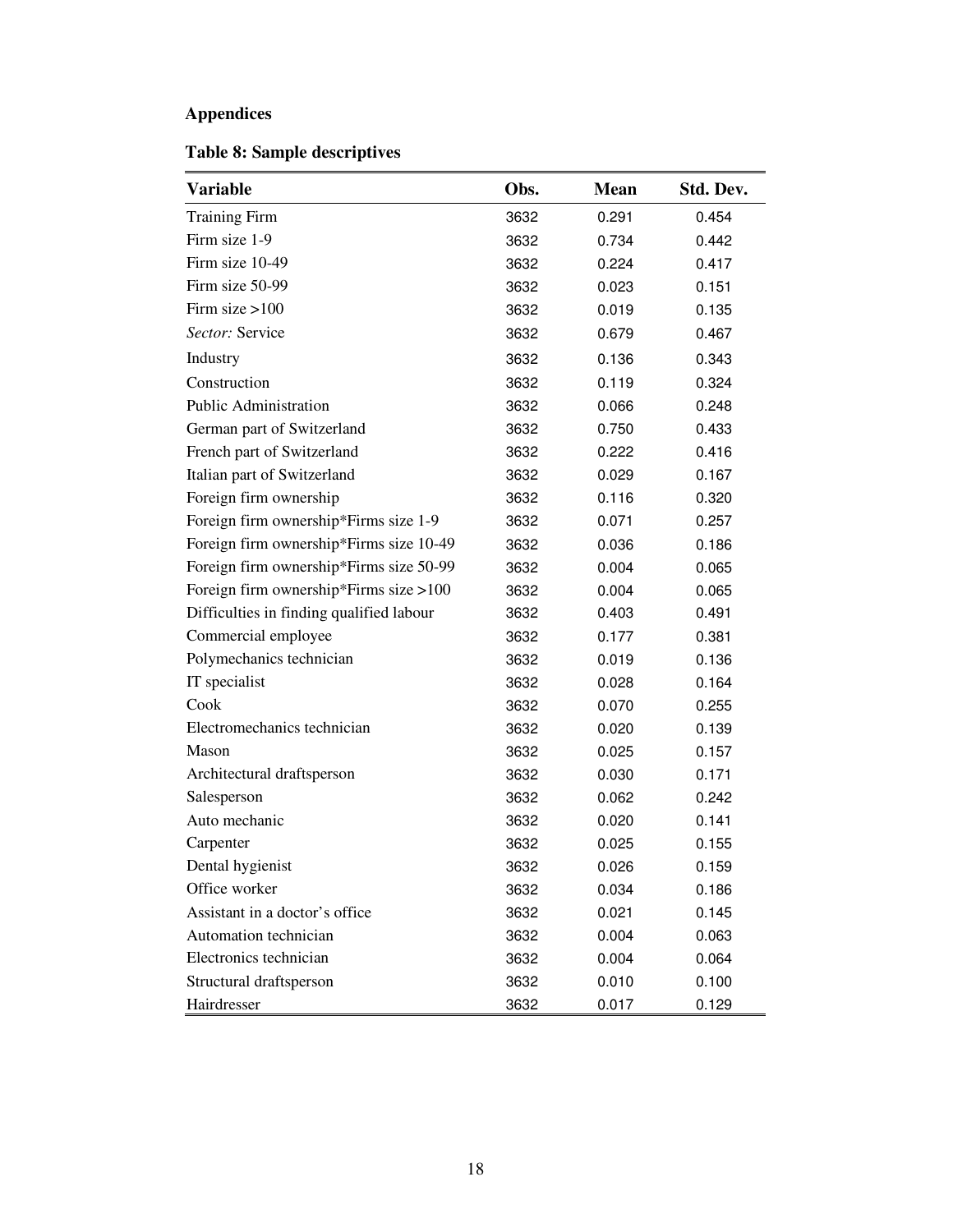|                                      | Coefficient | Std. Err. | z         | P >  Z |
|--------------------------------------|-------------|-----------|-----------|--------|
| Dependent variable: Gross costs      |             |           |           |        |
| Firm size 10-49                      | $-391.507$  | 2570.633  | $-0.150$  | 0.879  |
| Firm size 50-99                      | -4895.293   | 3897.817  | $-1.260$  | 0.209  |
| Firm size $>100$                     | 1920.055    | 3559.897  | 0.540     | 0.590  |
| Sector: Industry                     | 14842.860   | 3436.376  | 4.320     | 0.000  |
| Construction                         | 6731.784    | 3470.860  | 1.940     | 0.052  |
| Public administration                | 1449.762    | 4501.194  | 0.320     | 0.747  |
| French part of Switzerland           | $-6923.695$ | 2347.070  | $-2.950$  | 0.003  |
| Italian part of Switzerland          | 6704.784    | 5479.063  | 1.220     | 0.221  |
| Constant                             | 94948.930   | 3497.982  | 27.140    | 0.000  |
| Selection model                      |             |           |           |        |
| Training = 1; non-training = 0       | Coefficient | Std. Err. | Ζ         | P >  Z |
| Firm size 10-49                      | 0.525       | 0.075     | 6.990     | 0.000  |
| Firm size 50-99                      | 1.035       | 0.183     | 5.650     | 0.000  |
| Firm size $>100$                     | 1.206       | 0.167     | 7.230     | 0.000  |
| Sector: Industry                     | 0.031       | 0.081     | 0.390     | 0.700  |
| Construction                         | 0.322       | 0.101     | 3.200     | 0.001  |
| Public administration                | $-0.228$    | 0.127     | $-1.800$  | 0.072  |
| French part of Switzerland           | $-0.187$    | 0.069     | $-2.700$  | 0.007  |
| Italian part of Switzerland          | $-0.138$    | 0.183     | $-0.750$  | 0.450  |
| Difficulties in finding qualified l. | 0.351       | 0.057     | 6.110     | 0.000  |
| Constant                             | $-0.759$    | 0.063     | $-12.120$ | 0.000  |
| $\rho$                               | $-0.294$    | 0.064     |           |        |
| $\sigma_1$                           | 31269.670   | 969.217   |           |        |
| $\sigma_{12}$                        | -9189.401   | 2179.000  |           |        |
| Wald test $(\rho=0)$ chi2(1)         | 18.51       |           |           |        |
| Prob > chi2                          | 0.000       |           |           |        |
| Number of firms                      | 3632        |           |           |        |
| Number of training firms             | 1971        |           |           |        |
| Number of non-training firms         | 1661        |           |           |        |
| Wald chi <sub>2</sub> (29)           | 573.55      |           |           |        |
| $Prob$ > chi2                        | 0.000       |           |           |        |

**Table 9: MLE selection model 17** (Gross cost)

The reference firm is located in the German-speaking part of Switzerland, has less than 10 employees, and is in the service sector.

<sup>&</sup>lt;sup>17</sup> Dummies for seventeen apprenticeship occupations were used in the estimate. Dummies were also used for firms of majority or full foreign ownership, in interaction with their size.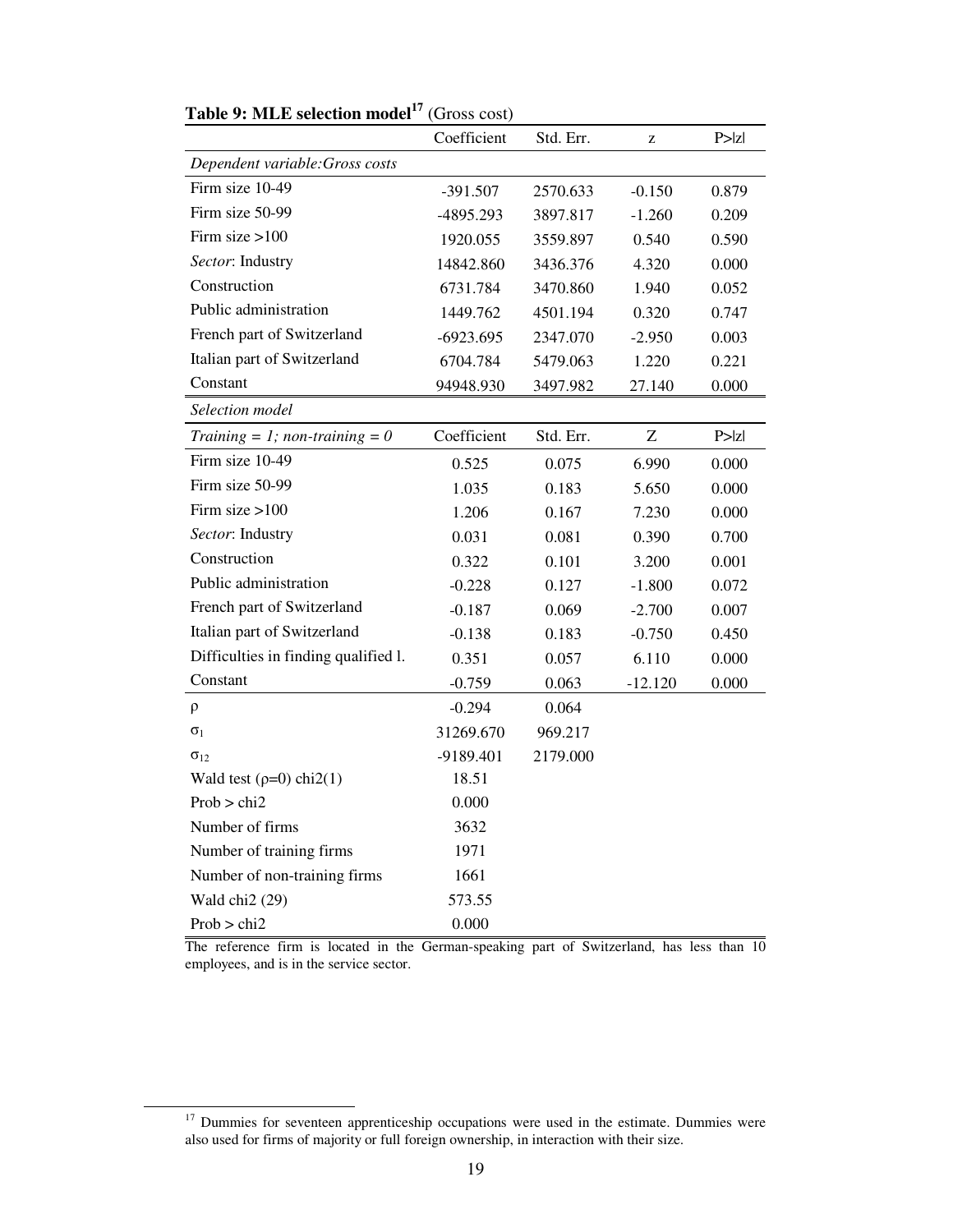|                                      | Coefficient  | Std. Err. | z         | P >  Z |
|--------------------------------------|--------------|-----------|-----------|--------|
| Dependent variable: Benefit          |              |           |           |        |
| Firm size 10-49                      | 16499.980    | 3190.487  | 5.170     | 0.000  |
| Firm size 50-99                      | 26321.800    | 5073.775  | 5.190     | 0.000  |
| Firm size $>100$                     | 31166.220    | 4708.122  | 6.620     | 0.000  |
| Sector: Industry                     | 10062.760    | 3528.101  | 2.850     | 0.004  |
| Construction                         | 12724.040    | 3808.037  | 3.340     | 0.001  |
| Public administration                | $-2607.620$  | 5438.766  | $-0.480$  | 0.632  |
| French part of Switzerland           | $-5182.421$  | 3063.519  | $-1.690$  | 0.091  |
| Italian part of Switzerland          | $-17561.210$ | 5514.872  | $-3.180$  | 0.001  |
| Constant                             | 48628.740    | 4543.714  | 10.700    | 0.000  |
| Selection model                      |              |           |           |        |
| Training = 1; non-training = 0       | Coefficient  | Std. Err. | Ζ         | P >  Z |
| Firm size 10-49                      | 0.544        | 0.073     | 7.410     | 0.000  |
| Firm size 50-99                      | 1.041        | 0.173     | 6.030     | 0.000  |
| Firm size $>100$                     | 1.189        | 0.157     | 7.580     | 0.000  |
| Sector: Industry                     | 0.037        | 0.082     | 0.450     | 0.655  |
| Construction                         | 0.318        | 0.098     | 3.230     | 0.001  |
| Public administration                | $-0.230$     | 0.126     | $-1.820$  | 0.069  |
| French part of Switzerland           | $-0.158$     | 0.069     | $-2.280$  | 0.023  |
| Italian part of Switzerland          | $-0.136$     | 0.175     | $-0.780$  | 0.436  |
| Difficulties in finding qualified l. | 0.271        | 0.049     | 5.480     | 0.000  |
| Constant                             | $-0.726$     | 0.061     | $-11.990$ | 0.000  |
| $\rho$                               | 0.831        | 0.042     |           |        |
| $\sigma_1$                           | 37313.730    | 2022.166  |           |        |
| $\sigma_{12}$                        | 31010.370    | 3155.278  |           |        |
| Wald test $(\rho=0)$ chi2(1)         | 78.02        |           |           |        |
| Prob > chi2                          | 0.000        |           |           |        |
| Number of firms                      | 3632         |           |           |        |
| Number of training firms             | 1971         |           |           |        |
| Number of non-training firms         | 1661         |           |           |        |
| Wald chi <sub>2</sub> (29)           | 436.84       |           |           |        |
| Prob > chi2                          | 0.000        |           |           |        |

**Table 10: MLE selection model 18** (Benefit)

The reference firm is located in the German-speaking part of Switzerland, has less than 10 employees, and is in the service sector.

<sup>&</sup>lt;sup>18</sup> Dummies for seventeen apprenticeship occupations were used in the estimate. Dummies were also used for firms of majority or full foreign ownership, in interaction with their size.